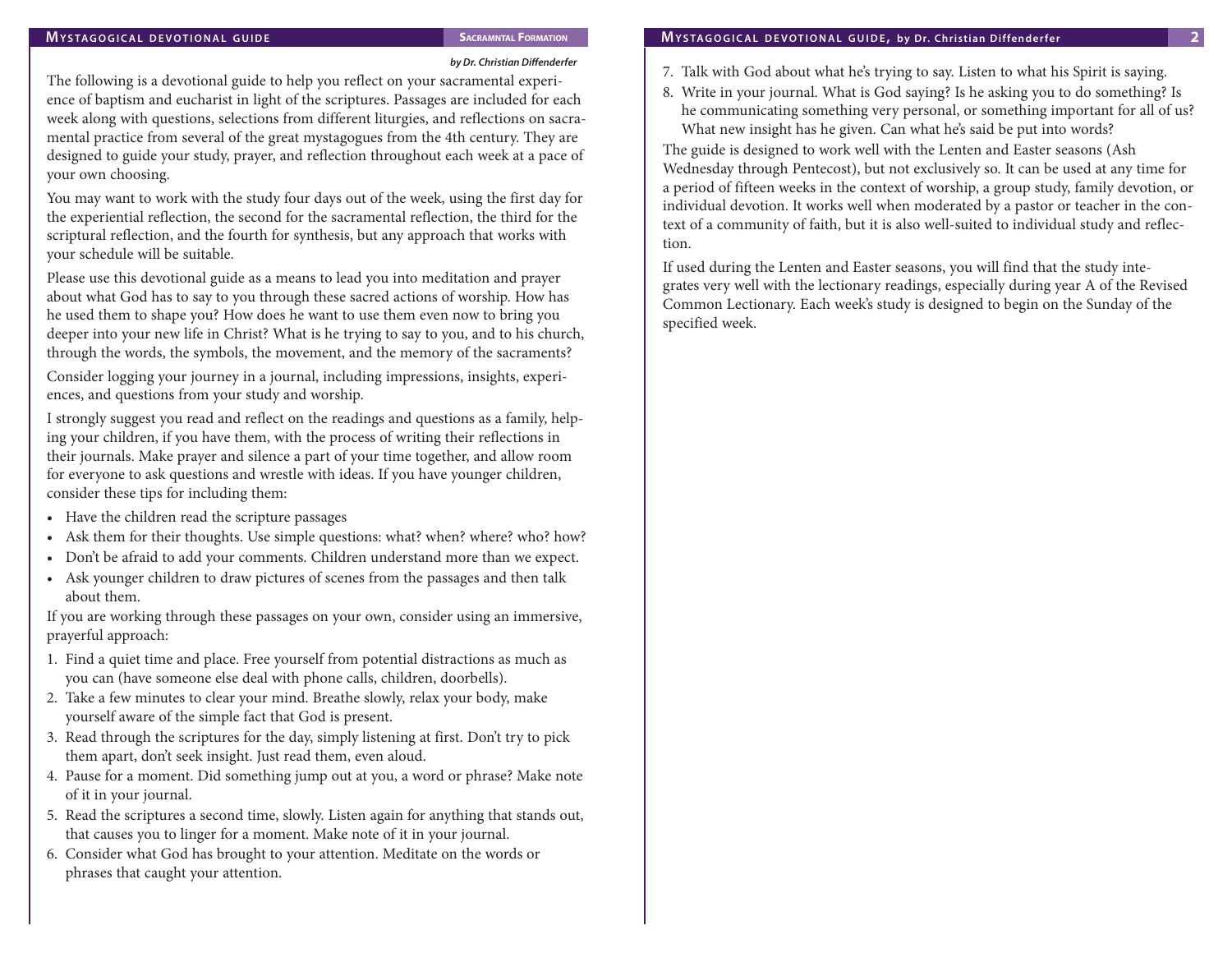## **Week one—Ash Wednesday**

In baptism, Christ, through his Spirit, makes us a part of his body, the church, and new creatures, benefactors of his redemption of all creation and participants in bringing his new life to all the world.

### *Experiential reflection—remembering your baptism*

- When were you baptized? As a baby, as a child, as an adult?
- If you were baptized as a child, do you remember seeing others baptized?
- Where were you baptized? What happened?
- Who baptized you? Who was there?
- • How were you baptized? How did you get ready to be baptized?
- • What else do you remember—what stuck with you (sights, sounds, smells, thoughts)?

# *Symbolic/liturgical reflection*

Examine the following prayer from an Anglican baptismal liturgy. 1) Circle what it says that God is doing. 2) Underline what it says that we are doing. 3) Highlight what it says changes in us as a result of our baptism.

Dearly beloved in Christ, the Sacrament of Baptism is offered because our Lord Jesus Christ taught us that we cannot enter the kingdom of God unless we are born anew of water and the Holy Spirit. This new birth is necessary because all human beings have both a disposition towards evil and are also sinners. Therefore, I ask you to call upon God the Father, in the name of our Lord Jesus Christ, that in his great mercy he will grant new birth to this child; that she may be baptized with water and the Holy Spirit, and received into Christ's holy Church and be made a living member thereof.

Almighty and everlasting God, who in mercy saved Noah and his family in the Ark when the great flood came, who safely led the children of Israel through the Red Sea, symbolizing thereby holy Baptism, and who by the Baptism in the river Jordan of your Son, Jesus Christ, sanctified water to the mystical washing away of sin; in your infinite mercy look on this child, wash and sanctify her by the Holy Spirit, we pray, in order that, being delivered from your wrath, she may be received into the Ark of Christ's Church. Make her to be steadfast in faith, joyful through hope, and rooted in love, so that passing through the waters of this troubled world, she may finally come to the land of everlasting life, there to reign with you forever; through Jesus Christ our Lord. Amen. (Taken from the SERVICES in Contemporary English from THE BOOK OF COMMON PRAYER of 1662 offered by the Anglican Mission in the Americas)

Consider the marks and highlights noticing the weight given to each.

- • What does this prayer say about baptism?
- • What kinds of images from the Bible are used in the prayer?
- • What does it say is happening in baptism?

Read and reflect on these excerpts from the church fathers, John Chrysostom and Theodore of Mopsuestia. Notice how they describe baptism.

As you know, baptism is a burial and a resurrection: the old self is buried with Christ to sin and the new nature rises from the dead 'which is being renewed after the image of its creator.' We are stripped and we are clothed, stripped of the old garment which has been soiled by the multitude of our sins, clothed with the new that is free from all stain. What does this mean? We are clothed in Christ himself. St Paul remarks: 'As many of your were baptized into Christ have put on Christ' (Yarnold, 155-156, Chrysostom).

So when I am baptized and put my head under the water, I wish to receive the death and burial of Christ our Lord, and I solemnly profess my faith in his resurrection; when I come up out of the water, this is a sign that I believe that I am already risen.

These things only happen to us in symbols, but St Paul wishes to make clear that we are not concerned with empty symbols but with realities, in which we profess our faith with longing and without hesitation (Yarnold, 183, Theodore).

# *Scriptural reflection*

#### Psalm 51

- • What is the psalmist's attitude toward God? Himself?
- What role does water play in the change for which the psalmist prays?
- What is the result the psalmist expects from his confession and God's forgiveness and cleansing?

Rom. 6.1-14

- Is baptism something Paul assumes that his readers have experienced?
- • What does Paul say is happening in baptism?
- • What is the association Paul makes between grace, righteousness and baptism?
- What does this mean for us as we live each day? What does this mean for our future?

- Think about the difference baptism has made in your own life. What differences *should* it have made? What would it be like if you were not baptized into Christ?
- • What are some ways you can begin to show the new life of baptism into Christ in your life?
- • What are some ways you can share more in the new life of baptism into Christ in your church community?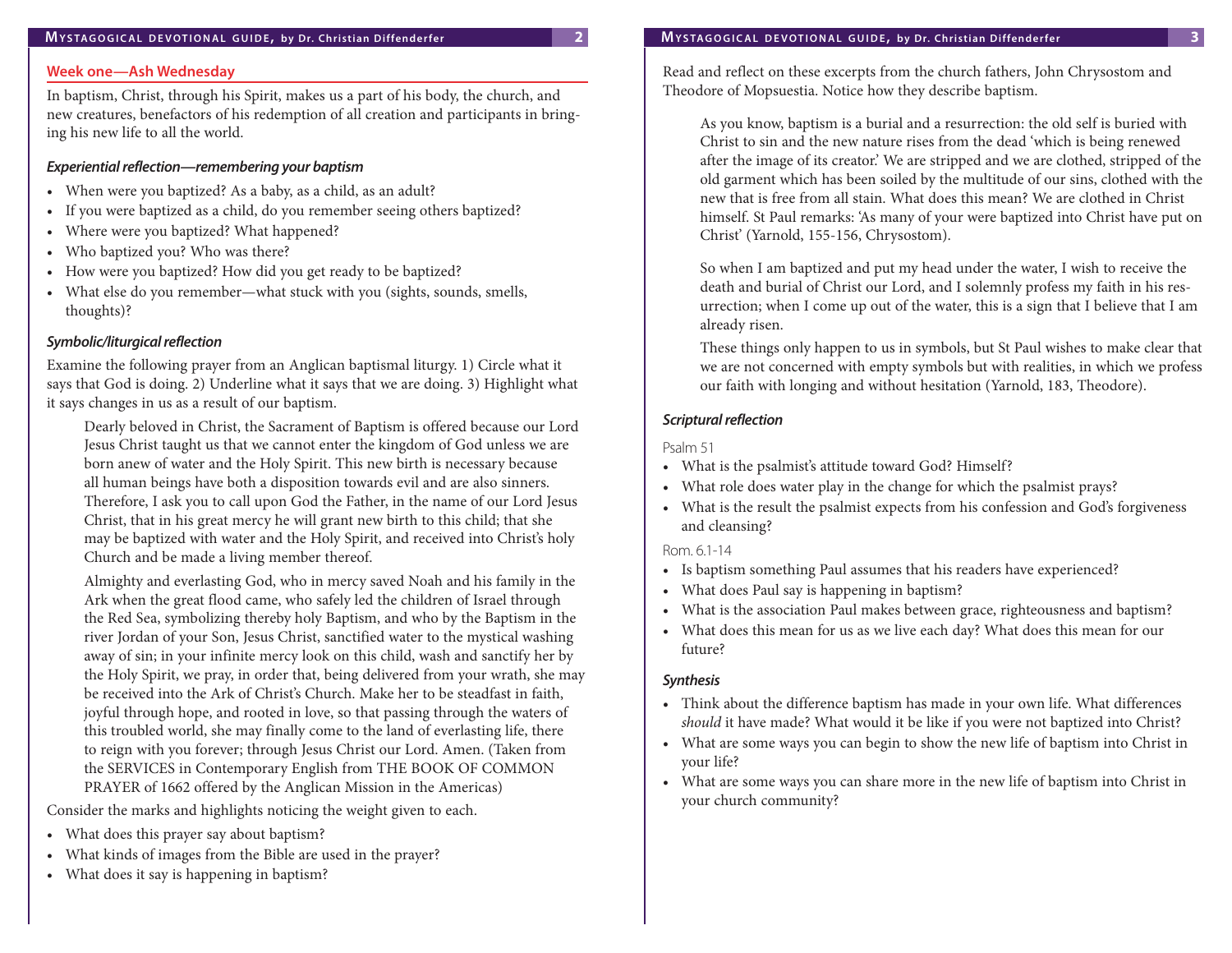#### **Week two—first Lent**

In baptism, the fullness of the promise of God's covenant with his people his fulfilled as we enter into his community, his church, to live the reality of his kingdom in worship, discipleship, fellowship, and mission.

#### *Experiential reflection*

- Was your baptism associated with membership in Christ's church?
- What ways has being a member of the body of Christ changed your life?
- What does living as a baptized Christian in the world mean to you?
- What does your church do that demonstrates the new life in Christ you all share through baptism?

## *Symbolic/liturgical reflection*

Consider the following invitation to the newly baptized and admonition to the church community from the Catholic *Rite of Christian Initiation of Adults.*

My dear newly baptized, born again in Christ by baptism, you have become members of Christ and of his priestly people. Now you are to share in the outpouring of the Holy Spirit among us, the Spirit sent by the Lord upon his apostles at Pentecost and given by them and their successors to the baptized.

The promised strength of the Holy Spirit, which you are to receive, will make you more like Christ and help you to be witnesses to his suffering, death, and resurrection. It will strengthen you to be active members of the Church and to build up the Body of Christ in faith and love.

*With hands joined, the celebrant next addresses the people:*

My dear friends, let us pray to God our Father, that he will pour out the Holy Spirit on these newly baptized to strengthen them with his gifts and anoint them to be more like Christ, the Son of God.

- What is the connection made between baptism and the gift of the Holy Spirit?
- What connection is made between baptism and membership in the body of Christ?
- • What is the newly baptized person expected to do in the strength of the Spirit as a member of Christ's church?

Read and reflect on this excerpt from the church father, Theodore of Mopsuestia. Notice how he describes the connection between baptism and the body of Christ.

There is one baptism, because those whom we invoke have one will, one operation and one power, which enables us all to be born again and to become the one body of Christ whom we call our Head. In his human existence he was assumed from among us and became the first to rise from the dead, in this way assuring for us a share in his resurrection, which allows us to hope that our bodies too will be like his: "But our commonwealth is in heaven, and from it we await a Saviour, the Lord Jesus Christ, who will change our lowly body to be like his glorious body" [Phil. 3.20-21].

This prediction will be fulfilled in reality at the resurrection; at baptism we merely perform the signs and symbols. For the same reason, we are called,

according to St. Paul's saying, the body of Christ our Lord, who is our head: Christ is the head "from whom the whole body, nourished and knit together, grows with the growth that is from God" [Col. 2.19] (Yarnold, pp.194-195, Theodore).

#### *Scriptural reflection*

**4**

Matt. 28.19-20 (Genesis 22.1-18; Isaiah 42.1-9)

- What is the connection between God's covenant with Abraham, Jesus, and the church as the light to the nations (the whole world)?
- • Why is baptism so central to what we call the Great Commission?
- • What is baptism associated with in Jesus' command to his disciples? Is it described as optional or any less important than these others tasks?
- In whose name are we to be baptized?

Acts 2.37-42 (1 Chronicles 16.8-36)

- • How is the calling of God's people in covenant and worship associated with God's glory and salvation?
- • Why did Peter tell his listeners to be baptized? What else did he tell them to do? What did he say would be the result?
- • What promise did Peter associate with repentance and baptism? For whom did Peter say the promise was given?
- • What happened between Peter's admonition to be baptized and the baptism of his listeners?
- • What did the newly baptized Christians do? What similarities do you see between what they did and the promise described in 1 Chronicles?

#### *Synthesis*

In Christ's admonition to his disciples and in Peter's answer to the question, "What should we do?" is found both the invitation to those who have not yet been baptized and the imperative to the baptized to realize the concrete reality and responsibility of their place in God's covenant community.

- What dimensions of that imperative do you realize are meant for you even now?
- What changes do you need to consider in your life as you prepare to live into the responsibilities and privileges of the baptized life?
- What ways can you expect the Spirit of Christ and the community in which he dwells to help you?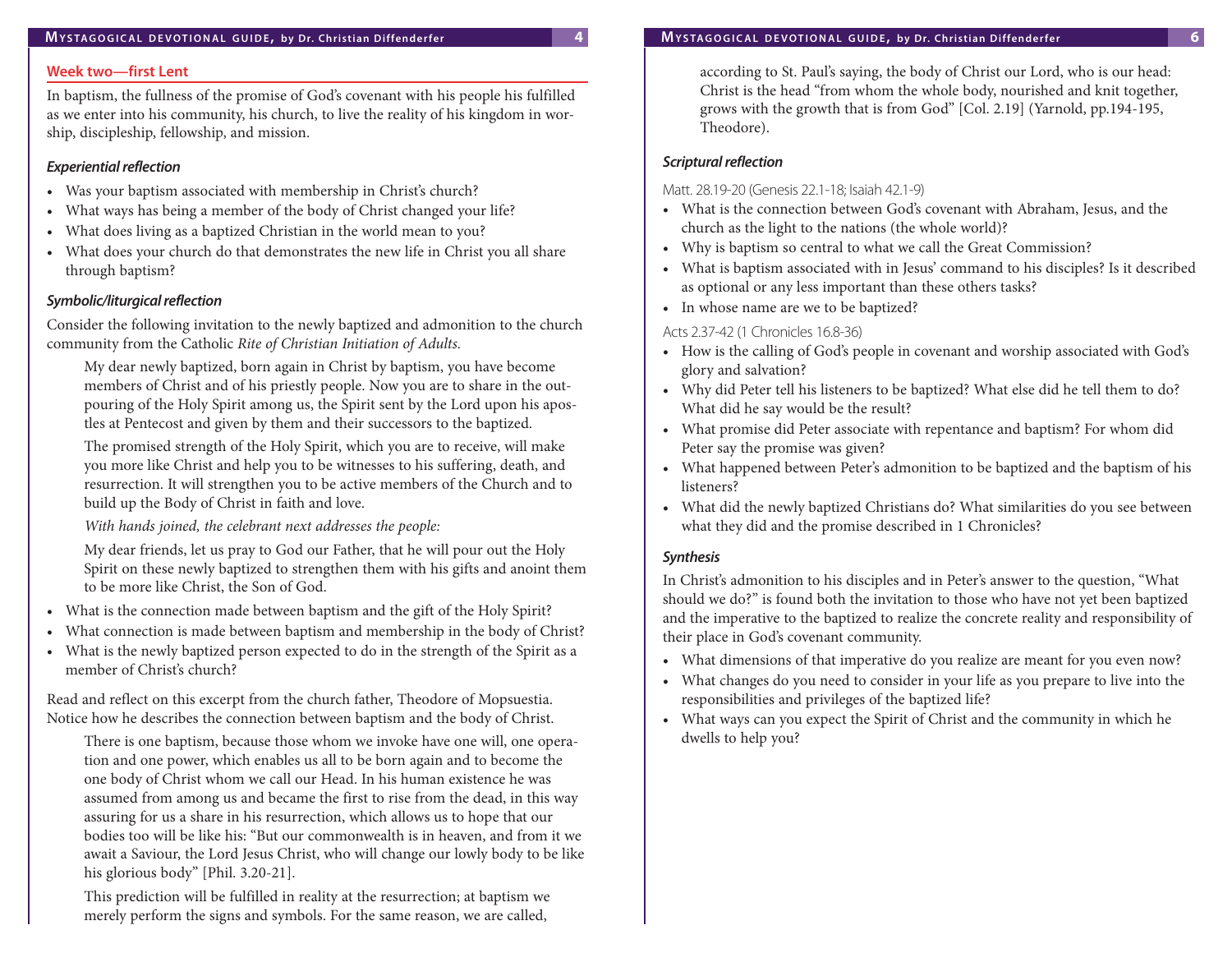### **Week three—second Lent**

As circumcision was the mark, the seal, of the covenant between God and his people and an indication of the place an individual had in the community, the light to the nations, so at baptism we are sealed with the Holy Spirit and set apart for a new life as one of his people, a part of his body, the light of Christ to the world.

## *Experiential reflection*

- • What kind of pledge or covenant did you make (or was made on your behalf) when you were baptized?
- • Was your baptism sealed with anointing and the pledge of the Holy Spirit? What do you remember about it (sights, sounds, aromas, feelings)? Did you also receive a candle? Why?
- If you were baptized as a child, did you have an opportunity to confirm your pledge when you were older? Was the seal of the Holy Spirit a part of your confirmation?
- Did the pledge that you made reflect the attitude of your heart and will?
- • How well have you lived up to that covenant? Has your life been different than it would have been had you not been baptized?

## *Symbolic/liturgical reflection*

Read and reflect on this excerpt from the church father, Ambrose, Bishop of Milan. Notice how he describes baptism as a contract.

I turn now to the sacraments and the covenant between yourself and the Lord into which you are about to enter. In business, when a man wishes to entrust his affairs to another, it is necessary for a contract to be signed between the two parties. The same is true now, when the Lord of all things is about to entrust to you affairs that are not mortal and passing away and decaying, but spiritual and heavenly. The contract is also called a pledge of faith, since we are doing nothing that can be seen but everything can be discerned by the eyes of the spirit. Meanwhile it is necessary for the contract to be signed, not with ink on paper but with the spirit in God. The words that you pronounce are inscribed in heaven, the agreement spoken by your lips remains indelibly before God (Yarnold, 158, Ambrose).

In this selection from a liturgy for the renewal of the baptismal covenant, underline the things of which baptism is a sign or seal. Circle the promises we make before God as part of the covenant of our baptism.

Sisters and brothers in Christ, our baptism is the sign and seal of our cleansing from sin, and of our being grafted into Christ. Through the birth, life, death, and resurrection of Christ, the power of sin was broken and God's kingdom entered our world.

Through our baptism we were made citizens of that kingdom and freed from the bondage of sin. Let us celebrate that freedom and redemption through the renewal of our baptism.

I ask you, therefore, once again to reject sin, to profess your faith in Christ Jesus, and to confess the faith of the church, the faith in which we were baptized.

#### **My s ta g o g i c a l d e v o t i o n a l g u i d e , by Dr. Christian Diffenderfer 7 My s ta g o g i c a l d e v o t i o n a l g u i d e , by Dr. Christian Diffenderfer 8**

Do you renounce evil and its power in the world, which defies God's righteousness and love? *I renounce them.*

Do you renounce the was of sin that separate you from the love of God? *I renounce them.*

Do you turn to Jesus Christ and accept him as Lord and Savior? *I do.*

Do you intend to be Christ's faithful disciple, obeying his word and showing his love, to your life's end? *I do.* (Webber, VI, 201)

- • Do you think God has lived up to his part of the covenant made on his behalf by the church at your baptism?
- In what ways have you noticed the changes promised in the covenant of baptism: freedom from the bondage of sin, belonging to the body of Christ and his kingdom?
- • How well have you been living up to your part of the covenant made with God through your baptism?

# *Scriptural reflection*

Colossians 2.8-15 (Genesis 17.1-14; Deuteronomy 10.12-22)

- What does the mark of circumcision mean as it relates to the status given to and the behavior expected of God's people?
- • What does it mean to think of baptism as a permanent mark of your new life, like circumcision?
- What does it mean to think of baptism and our salvation in such physical terms? Does it change the way you think about living the new life Paul talks about? How?

Ephesians 1.3-14 (4.30)

- • What is "the pledge of our inheritance toward redemption" with which we are marked by the Holy Spirit in baptism?
- What is the nature of the covenant of which the mark of the Holy Spirit is the seal? What does God promise, what is our part?

# 1 Corinthians 12.12-13.13

- • Consider what Paul writes about being a part of God's covenant people (the body of Christ). What responsibilities do we have? What benefits do we gain?
- • How does our love for one another, as Paul describes it, parallel the covenant relationship we make with God and the commitments it represents?

- Talk to God about the covenant made with him through your baptism. What ways is his Spirit leading you to better fulfill that covenant?
- • What ways can you express your commitment to Christ and your love for him and his people in the body of Christ?
- How does the mark of the Holy Spirit go with you into the world? How can you follow through with your covenant to him and his people in daily life?
- • Express your gratitude to God for what he has promised and what he is doing in your life, the church, and the world as he fulfills his covenant with you.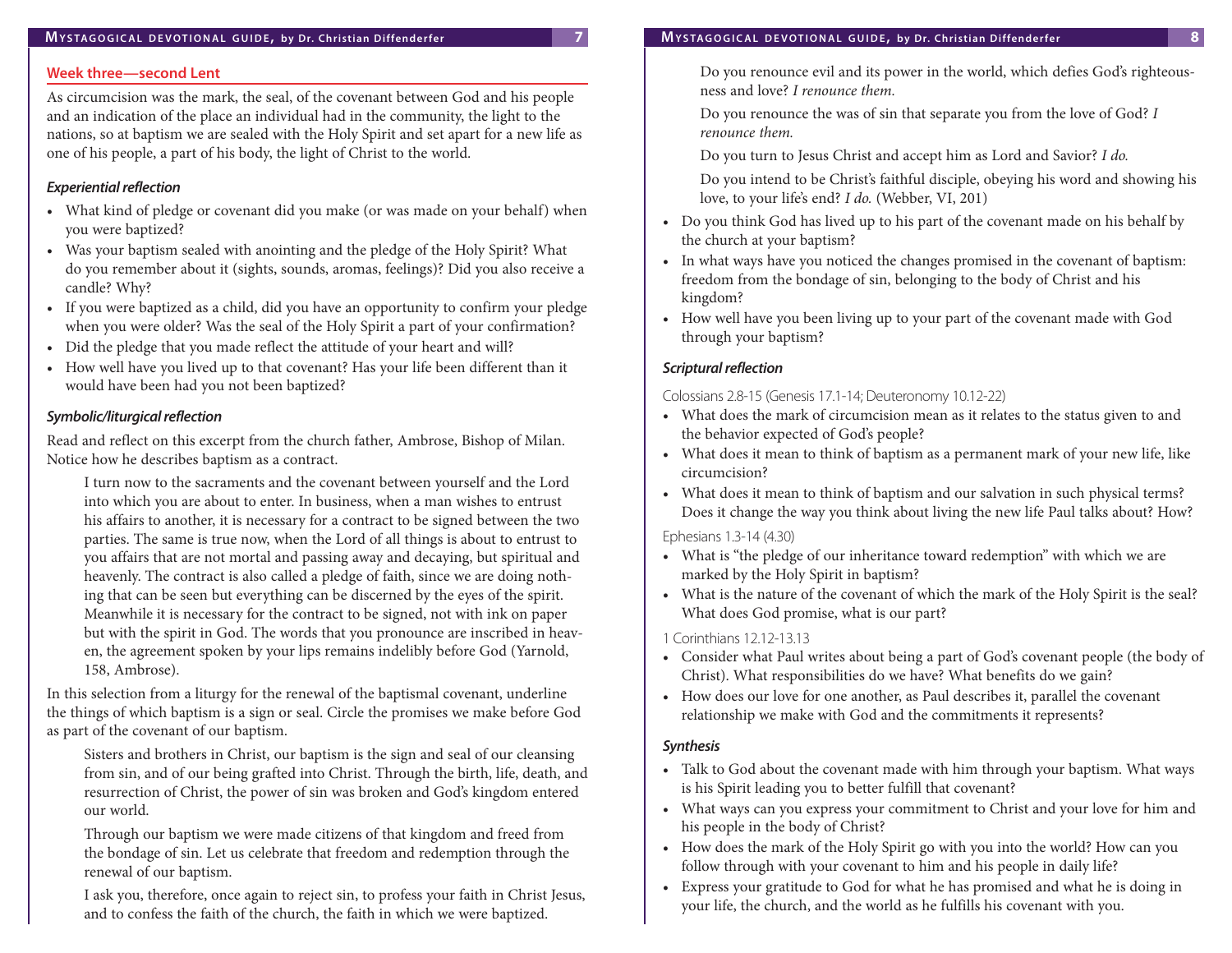## **Week four—third Lent**

In baptism, we die beneath the waters of chaos, the flood of judgment and the powers of the world that overwhelm us, only to be raised to new life in Christ. We are saved from the depths of sin and death as the pattern of life and death is overturned, for through death, we find life.

#### *Experiential reflection*

- Can you remember what your life was like before you were baptized? If you were baptized as a young child, can you remember what life was like for others you know who became Christians later in life?
- • What kinds of things overwhelm you in life even now? What darkness in life is most hard to deal with or think about?
- What things in your life seem to enslave you and are hard to escape (habits, relationships, fears)?
- • Do you notice anything different about these things since you were baptized? Are you confident that they no longer have lasting power over you, or do they still feel overwhelming?
- When you think of life in Christ, what does it look like? What have you experience? What do you hope for?

#### *Symbolic/liturgical reflection*

As you read and reflect on this prayer of the blessing of the water at baptism, circle the words water or waters and underline what the prayer says they are or what they do.

Celebrant Dear friends, let us ask God our Father to be merciful to our brother [sister] [Name] who is asking for baptism. He has called him [her] to this hour.

May he grant him [her] the riches of his light and strength to follow Christ with a courageous heart and to profess the faith of the Church. May he give him [her] the new life of the Holy Spirit whom we are about to ask to come down upon this water.

*Then the celebrant turns to the font and blesses the water.*

Celebrant Father, you have given us grace through sacramental signs which tells us of the wonders of your unseen power. In baptism we use your gift of water which you have made a rich symbol of the grace you give us in this sacrament. At the very dawn of creation your Spirit breathed on the waters, making them the wellspring of all holiness. The waters of the great flood you made a sign of the waters of baptism that make an end of sin and a new beginning of goodness. Through the waters of the Red Sea you led Israel out of slavery to be an image of God's holy people set free from sin by baptism. In the waters of the Jordan your Son was baptized by John and anointed with the Spirit. Your Son willed that water and blood should flow from his side as he hung upon the cross. After his resurrection he told his disciples: "Go out and teach all nations, baptizing them in the name of the Father, and of the Son, and of the Holy Spirit." Father, look now with love upon your

Church and unseal for us the fountain of baptism. By the power of the Holy Spirit give to the waters of this font the grace of your Son. You created man in your likeness: cleanse him from sin in a new birth to innocence by water and the Spirit.

*The celebrant touches the water with his right hand and continues.*

We ask you, Father, with your Son to send the Holy Spirit upon the water of this font. May all who are buried with Christ in the death of baptism rise also with him to newness of life. We ask this through Christ our Lord. **Amen**. (Webber, VI, 164-165, from a Roman Catholic liturgy)

- How many different images of water and what it represents in baptism did you find? What are they?
- To what do the waters bring destruction and an end? What do they do that is new and good?
- • Who is responsible for making the waters do what is described? What is the result for the person being baptized?

## *Scriptural reflection*

1 Peter 3.13-4.11 (Genesis 6.12-9.17)

- • Peter is describing new life in Christ and encouraging those who suffer for it. What does it look like as Peter describes it?
- • What does he say the water of baptism does? What do Noah and the ark have to do with baptism?
- What phrases in these passages stand out to you when you think about what your ow baptism means?

Titus 3.1-8 (Genesis 1.1-31; Psalm 77)

- • How does Paul describe life before baptism?
- What does he say the water of baptism does (Paul calls it the "water of rebirth")?
- What is different as a result? Who does he say is responsible for the change?

- Think of someone you know who is not a Christian. What would it mean for them to be saved through the waters of baptism?
- What does your new life in Christ look like? What should it look like?
- What things that enslave you or make you fearful that should no longer be a part of your life as a result of your baptism in Christ?
- Describe these things to God and ask him to help you leave them behind, buried under the waters of your baptism.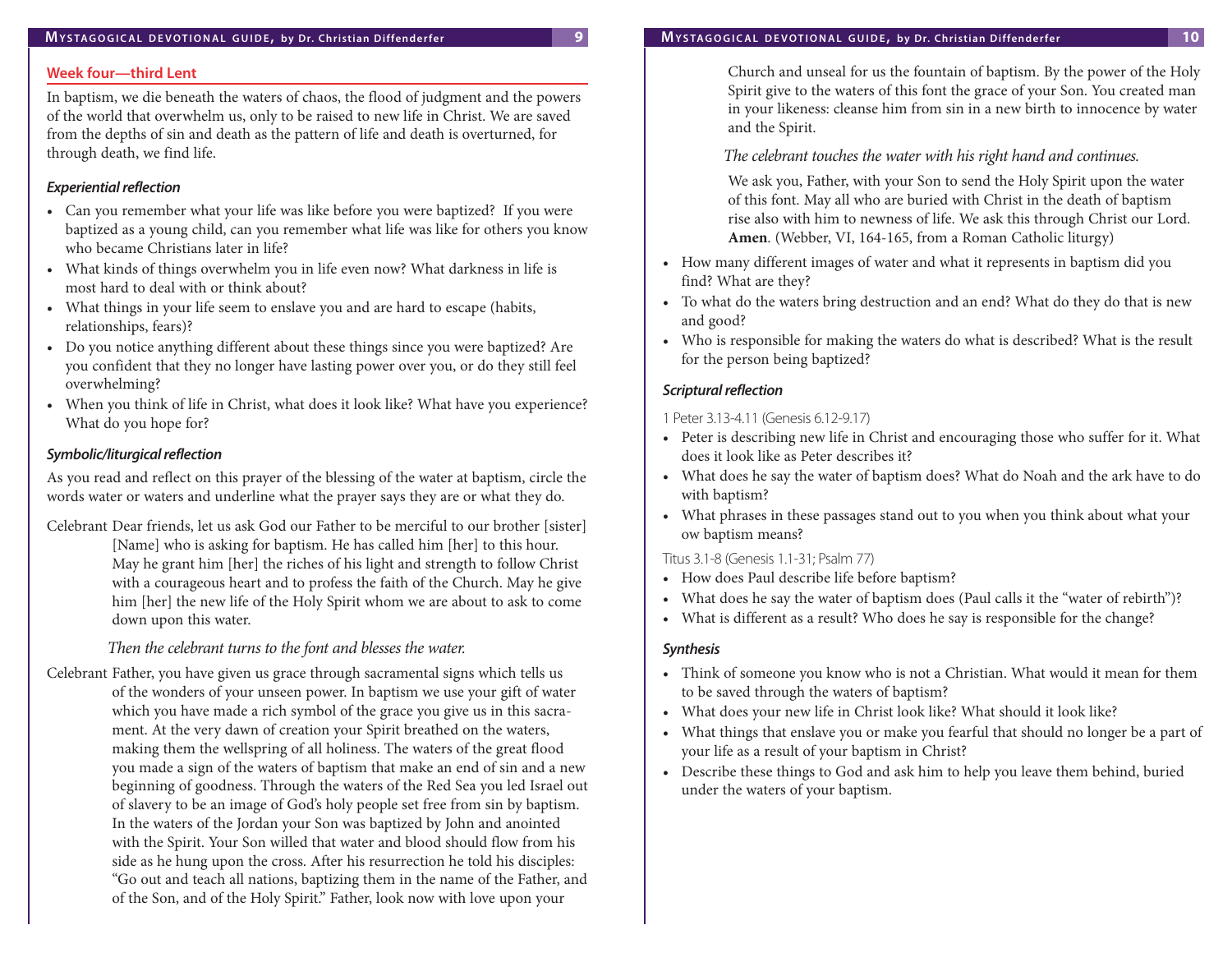# **Week five—fourth Lent**

Our baptism is our entry into the mystery of Christ's sacrifice for our sins, into the life of the Spirit, and into the fullness of his body, the church, without which no one can call themselves Christian.

# *Experiential reflection*

- • Are you a member of a church community? Why or why not?
- • Do you think of your church community, or any church community, as the body of Christ? What does it mean to you to be a member of the body of Christ?
- Are there any in your church who are not baptized? If so, why have they not been baptized?
- • How is becoming a Christian described in your church (or by you)? Does it include baptism?

# *Symbolic/liturgical reflection*

In this prayer of confirmation from an Syrian Orthodox baptismal liturgy, circle the things that baptism does in the life of the person and underline the changes in relationship to the Spirit and the church.

- Priest Let us pray to the Lord
- Choir Lord have mercy.
- Priest Blessed are You, Lord God Almighty, Fountain of Blessings, Sun of Righteousness, Who made to shine forth for those in darkness a light of salvation through the manifestation of Your Only-Begotten Son and our God, granting unto us, though we are unworthy, blessed cleansing in Holy Water, and divine sanctification in the life-effecting Anointing: Who now also has been well-pleased to regenerate this Your servant newly illuminated through Water and Spirit, giving him [her] forgiveness of his [her] voluntary and in voluntary sins: do You Yourself, Sovereign Master, Compassionate King of All, bestow upon him [her] also the Seal of Your omnipotent and adorable Holy Spirit, and the Communion of the Holy Body and Most Precious Blood of Your Christ; keep him [her] in Your sanctification; confirm him [her] in the Orthodox Faith; deliver him [her] from the Evil One and all his devices; preserve his [her] soul, through Your saving fear, in purity and righteousness, that in every work and word, being acceptable before You, he [she] may become a child and heir of Your heavenly Kingdom.

For You are our God, the God of Mercy and Salvation, and to You do we send up Glory, to the Father, and to the Son, and to the Holy Spirit, both now and ever, and to the ages of ages. (Webber, VI, 158-159).

- • Does this prayer associate forgiveness, cleansing, and entry into the life of the Holy Spirit with baptism?
- • Does it understand baptism as entry into the worship and life of the church and the kingdom of God?
- What else does this prayer attribute to baptism?

#### MYSTAGOGICAL DEVOTIONAL GUIDE, by Dr. Christian Diffenderfer 1999 11 MYSTAGOGICAL DEVOTIONAL GUIDE, by Dr. Christian Diffenderfer

Read this passage from Cyril of Jerusalem regarding baptism. Notice the many scriptural images on which he draws to describe what happens in baptism. Does he understand baptism as the means through which we are made like Christ and members of his body, the church?

Now that you have been "baptized into Christ" and have "put on Christ," you have become conformed to the Son of God [Galatians 3.27; Romans 8.29]. For God "destined us to be his sons," so he has made us like to the "glorious body of Christ" [Ephesians 1.5; Philippians 3.21]. Hence, since you "share in Christ," it is right to call you Christs or anointed ones [Hebrews 3.14]. As God said, referring to you: "Touch not my anointed ones" [Psalms 105.15]. You have become anointed ones by receiving the sign of the Holy Spirit. (Yarnold, 81, Cyril).

# *Scriptural reflection*

# Acts 8.35-39, 10.44-48, 16.30-34, 22.12-16 (Leviticus 16. 23-28; Joel 2.28-29)

- Examine these different accounts of conversion, baptism, and receiving the Holy Spirit. How did it happen? In what order? Was anyone not baptized?
- • How is baptism associated with purification from sin and the indwelling of the Holy Spirit?
- What did baptism mean for those we read about in Acts, even Paul himself?
- • Do you associate your own baptism with your conversion to faith in Jesus Christ?

1 Corinthians 12.12-13; Ephesians 4.1-6 (Psalm 33)

- How does our baptism relate to how we get along with other Christians?
- Can you think of relationships you have with others that are clearly different because of your common baptism in Christ? How about any that are still a problem?
- • What does it really mean to be baptized into the body of Christ? What should that look like in your life and in the lives of the other members of the body?
- What is God's vision for his people, the church? How is baptism related to becoming a part of that vision?

- • Taking into account what you have learned this week in the presence of the Holy Spirit, what does it mean to be a member of the body of Christ?
- How does baptism relate to the unity Christ desires for his church?
- What changes when we are baptized that help us become members of the body of Christ? What special gift is associated with baptism that helps us live up to our responsibilities as members of his body (and as a body, to live up to our responsibilities to the world)?
- Can you be a member of this body without having been baptized?
- What unique gifts has God given you that have been transformed by your baptism into things the Holy Spirit can use for the body of Christ and our mission as his agents of reconciliation in the world?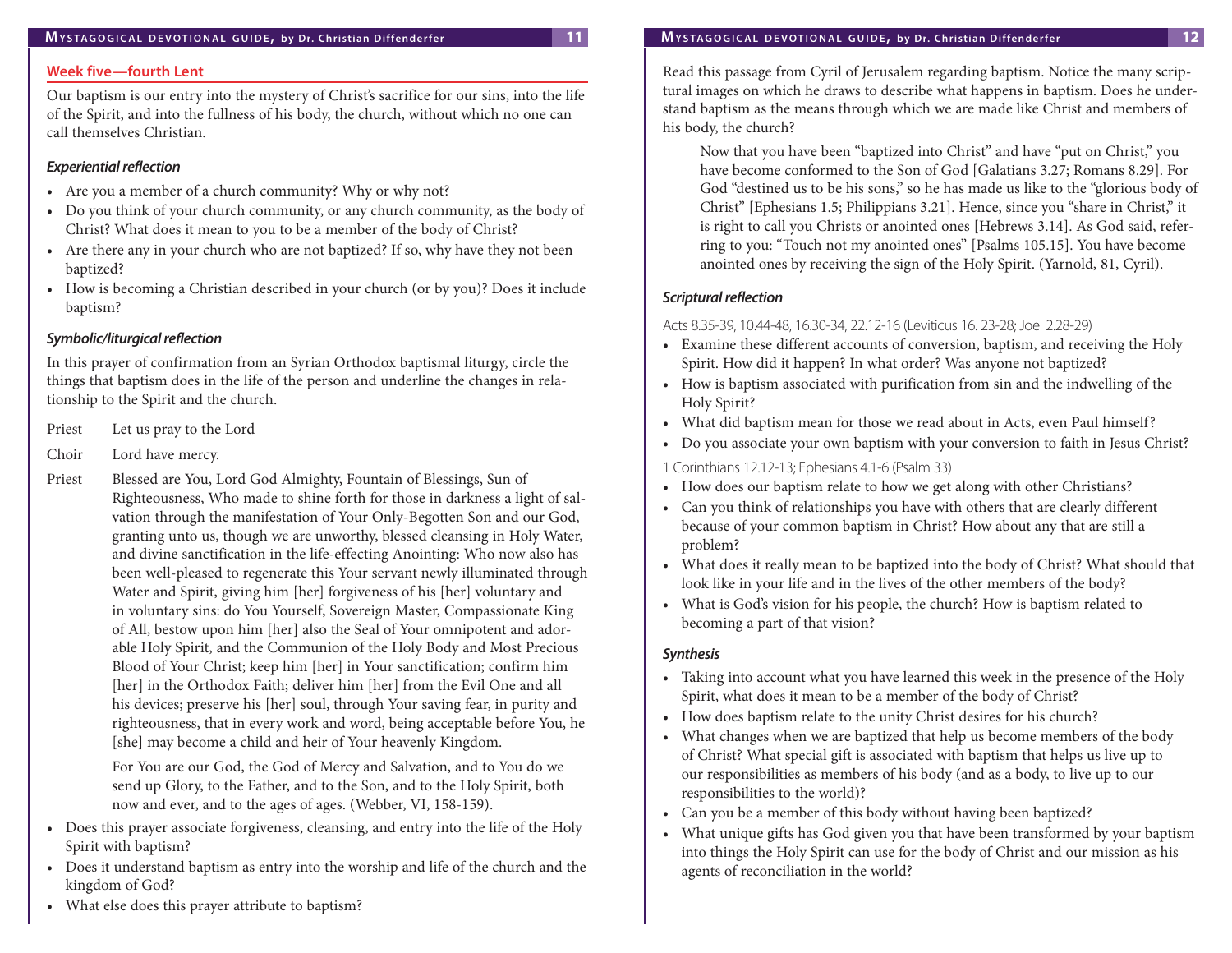## **Week six—fifth Lent**

Baptism has always been associated with the gift of the Holy Spirit, Christ's own presence in the life of the believer and his church. Through the Spirit of Christ bestowed on his people in their baptism, Christ makes the church and shapes it into his presence for the world.

#### *Experiential reflection*

- • What symbolized the coming of the Holy Spirit into your life?
- Do you see evidence of the Spirit of Christ in your life? Where, how?
- Do you see evidence of the Spirit of Christ in your church and in other Christians?
- • What difference does the presence of the Holy Spirit make in how you see the world, live your life, and relate to people inside and outside the church?
- What difference does the presence of the Holy Spirit make in your church community in the way you worship, relate to one another, and engage in your mission as the presence of Christ in the world?

#### *Symbolic/liturgical reflection*

Examine the following selections from an Anglican baptismal liturgy. Find and circle the places the Holy Spirit is mentioned.

Beloved, because our Savior Christ said, "No one can enter into the kingdom of God, except he/she be regenerate and born again of Water and of the Holy Spirit;" I urge you to call upon God the Father, through our Lord Jesus Christ, that of His great mercy He will grant to [ ] that which by nature he/she cannot have; that he/she having been baptized with water and the Holy Spirit, and received into Christ's Church, is made a living member of that Church.

ALMIGHTY and immortal God, the help of all who need You, the helper of all who flee to You for comfort, the life of those who believe, and the resurrection of the dead; we call upon You for [ ], that he/she, coming to your holy Baptism may receive forgiveness of sin, by spiritual regeneration. Give your Holy Spirit to [ ], that he/she may be born again, and be made an heir of salvation and eternal life. Receive him/her, O Lord, as you have promised by your beloved Son, saying, "Ask, and you shall receive; seek, and you shall find; knock, and the door shall be opened to you." So now grant what we ask; let us who seek, find; open the gate unto us who knock; that [ ] may enjoy the everlasting blessing of your heavenly washing, and may come to the eternal kingdom which you have promised through Christ our Lord. Amen.

[ ], you have come desiring to receive Holy Baptism. We have prayed that our Lord Jesus Christ would surely receive you, release you from sin, sanctify you with the Holy Spirit, and give you the kingdom of heaven, and everlasting life. …

O Merciful God, grant that as Christ died and rose again, so [ ] may die to sin and rise to new life. **Amen.** 

Grant that all sinful desires may die in him/her, and that all things belonging to the Spirit may live and grow in him/her. **Amen.** 

Grant that whoever is here dedicated to you, may also be given heavenly virtues, and be rewarded forever through your mercy, Lord God, who lives, and governs all things, world without end. **Amen.** 

…

We give you thanks, most merciful Father, that it has pleased you to regenerate [  $\vert$  ] with your Holy Spirit, to receive him/her for your own child, and to incorporate him/her into your Church. And humbly we ask you, that he/she, being dead to sin, may live to righteousness, and being buried with Christ in his death, may also be raised in his resurrection; so that finally, with your Church, he/she may be an inheritor of your everlasting kingdom; through Christ our Lord. Amen

- • What does this liturgy say about what the Holy Spirit is doing?
- • What does it say about how we are changed?
- Does it say anything about what we should do now that we are baptized?

#### *Scriptural reflection*

John 3.1-15; 22-36, then 16-21 (Ezekiel 7.1-14)

- • This passage is full: baptism, new birth, Spirit, purification, mysteries, and testimony. How does it all relate? What is hard for you to understand?
- Having been baptized, what of these mysteries begins to make sense to you?
- How could you testify to what God has done in your life?

#### Acts 1.1-6; 2.14-21, 37-47

- What did baptism with the Spirit mean for the disciples?
- • What was their response (what did they do)?
- • What was the response of the people to Peter's witness?
- What did the apostles tell them to do and say would happen?
- • What did those who were baptized do?
- What pattern in all of this should apply to us?

- • Think about what our baptism means for what God calls us to do. What difference does the presence of the Holy Spirit mean for us, for his church?
- • What response to the new life in Christ in baptism does the Holy Spirit lead us to express? What does he cause us to do? What does he cause us to be?
- • What things that are a part of the Christian life do we associate with the presence of the Spirit of Christ in our lives?
- • What things that are a part of the life, worship, and ministry of the Church do we associate with the presence of the Spirit of Christ in his people?
- • What does the Spirit want you to change, in your own life or in your church community, to reflect his presence and power?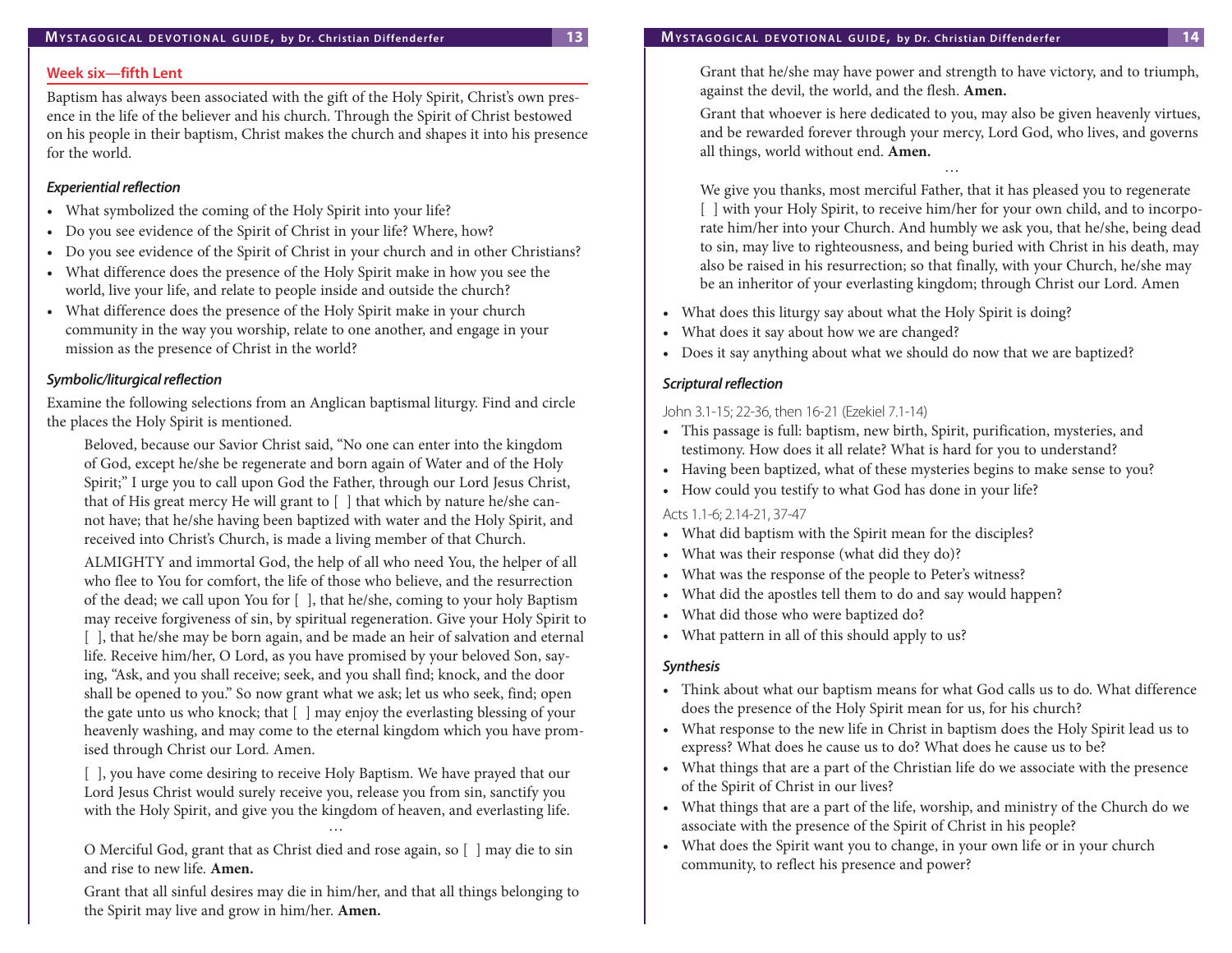# **Week seven—Palm Sunday and Holy Week**

Our baptism is ultimately rooted in Christ's own baptism into a mission that brought him to death and resurrection. In our baptism, we enter into his life, which becomes our life, his passion, which becomes our passion, and into his resurrection, which becomes our new life in him.

## *Experiential reflection*

- • What kind of life did your baptism mean for you?
- • Did your baptism really change the way you believed and behaved? Did it make you a part of his people (the church) and his mission in the world?
- What do you expect the future to hold as a result of your baptism into Christ?

# *Symbolic/liturgical reflection*

Read this description of Jesus' baptism from Theodore of Mopsuestia.

Our Lord himself, before his resurrection from the dead, was seen to receive baptism at the hands of John the Baptist in the River Jordan in order to present in anticipation a sign of the baptism we were to receive by his grace. For us he was "the first-born from the dead," in St Paul's words, "that in everything he might be pre-eminent;" therefore he chose for your sake to be the first not only in the reality of the resurrection but also in sign [Colossians 1.18]…

Our Lord, then, was baptized by John, but not with John's baptism. For John's baptism was a baptism of repentance for the remission of sins, and our Lord had no need of it as he was free from all sin. He was baptized with our baptism, and presented in anticipation of it. Consequently he also received the Holy Spirit, who appeared descending in the form of a dove and "remained on him," as the evangelist says [John 1.32]. For John did not have the power to confer the Holy Spirit; he said himself: "I baptize you with water; but among you stands one whom you do not know; he will baptize you with the Holy Spirit and with fire"… [John 1.26; Matthew 3.11]. The power to confer the Holy Spirit belonged to our Lord. He gives us "the first fruits of the Spirit" now, and promises to give us the full measure at the resurrection, when our nature will be fully capable of being transformed in reality to a state of excellence [Romans 8.23]. (Yarnold, 195-196, Theodore).

- • Why was Jesus baptized, according to Theodore?
- • What did his baptism mean for us?

Read, meditate upon, and memorize the baptismal creed and the Lord's prayer, both of which were given to candidates for baptism in the early church to remember and recite in the last days before their baptism. What do they call the baptized to believe and do?

## The Apostle's Creed

I believe in God the Father Almighty, creator of heaven and earth.

And I believe in Jesus Christ, his only Son, our Lord. He was conceived by the Holy Spirit and born of the Virgin Mary. He suffered under Pontius Pilate, was

crucified, died and was buried. He descended to the dead. On the third day he rose again. He ascended into heaven and sits at the right hand of God the Father Almighty. From there he shall come to judge the living and the dead.

I believe in the Holy Spirit, the holy catholic Church, the communion of saints, the forgiveness of sins, the resurrection of the body, and the life everlasting. Amen.

# The Lord's Prayer

Our Father in heaven, hallowed be your name, your kingdom come, your will be done, on earth as in heaven. Give us today our daily bread. Forgive us our sins as we forgive those who sin against us. Lead us not into temptation but deliver us from evil. For the kingdom, the power, and the glory are yours now and forever. Amen.

# *Scriptural reflection*

# Matthew 3.1-17

- • What did Jesus do before he was baptized? What did he do after he was baptized?
- What did it mean for the Spirit of God to descend on Jesus?
- When are the other times God said these words about Jesus? What does it mean?

# Luke 3.1-22 (Isaiah 40.1-5)

- • Consider the questions asked of John when he baptized. What difference did he expect baptism to make in the lives of those baptized?
- Why is judgement associated with baptism? About what are those baptized being judged?

John 1.19-34 (Isaiah 35.1-10)

- How was Jesus different than John?
- Did Jesus have to be baptized? Why was Jesus baptized?
- What does the Spirit coming upon Jesus mean for those baptized in Jesus' name? Mark 10.35-45
- What does being baptized into Christ mean we should be doing?
- Answer Christ's question from Mark 10.38, "Are you able to drink the cup that I drink, or be baptized with the baptism that I am baptized with?"
- What might it mean for you to drink his cup and be baptized in his baptism?

- • Consider the way Christ lived his life as a servant for our sake—his selflessness, his compassion, his love of life, and his unwavering commitment to the Father and the kingdom. What does it mean to be baptized with his baptism?
- Consider what Jesus faced in the week leading to the cross and the cross itselfdread, anticipation, a last meal with those he loved, betrayal, abuse, scorn, and death. What does it mean to be baptized with his baptism?
- • Consider the resurrection, the new body that was at first unrecognizable, and the scars, the marks that remained. What does it mean to be baptized with his baptism?
- • Consider the promise, the Spirit, the church, the judgment, the new creation. What does it mean to be baptized with his baptism?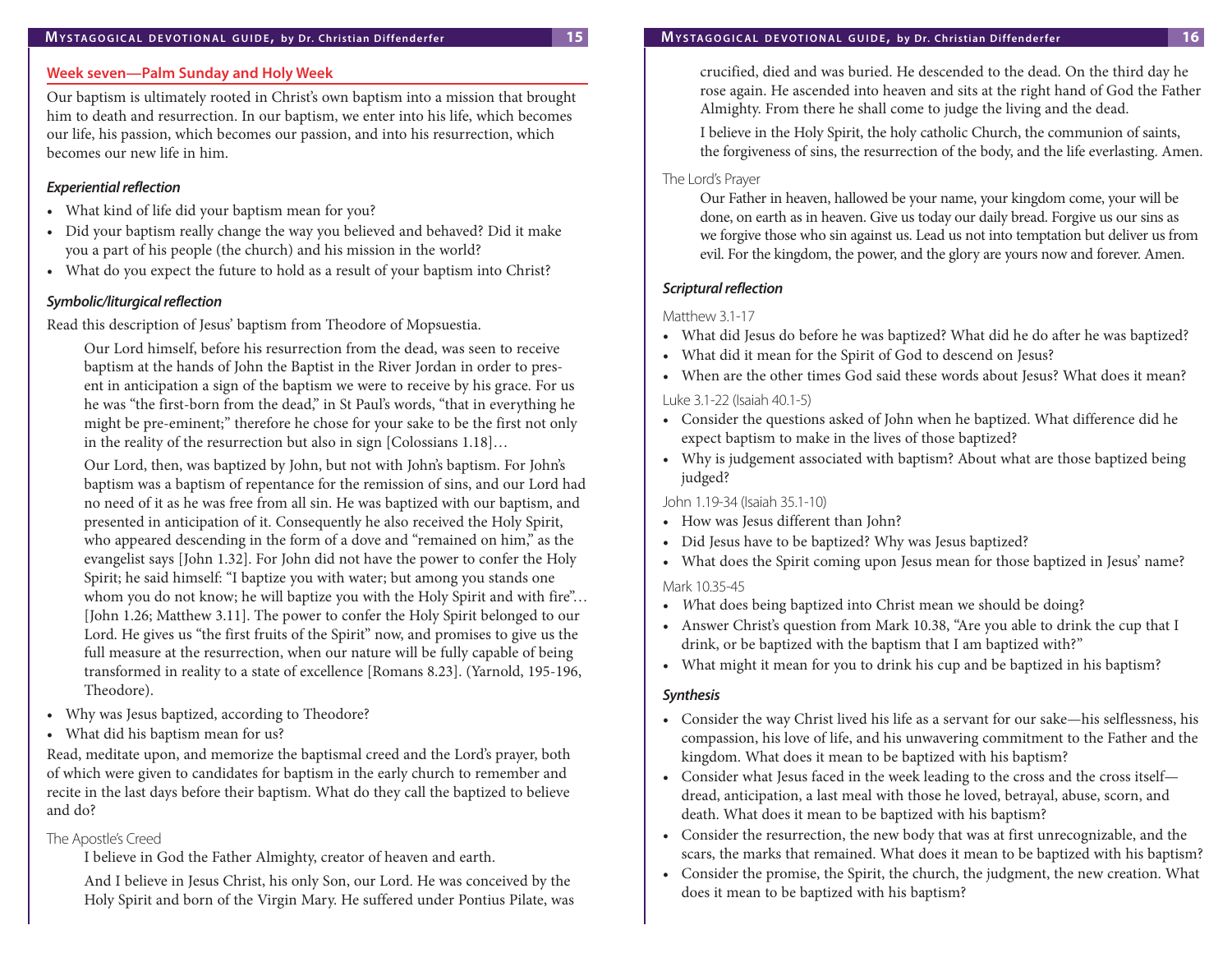## **Week eight—Easter (Pascha)**

Through baptism we move from death to life in the power of Christ's resurrection and take our place in the community of Christ and at his table, in celebration of his victory as Lord (eucharist, thanksgiving) and in communion with him and one another.

# *Experiential reflection*

- Have you ever worshiped in a service, such the Easter vigil or Easter Sunday, when baptism and communion were both observed? What do you remember?
- What do the different labels mean—eucharist, communion, Lord's Supper, table? How are you used to hearing it described?
- What do we do when we celebrate eucharist? How do the other parts of the liturgy or worship relate to the eucharistic meal? How does baptism relate to eucharist?
- How often do we celebrate eucharist? What happens to us when we do?

# *Symbolic/liturgical reflection*

Read this portion of the eucharistic prayer from an Easter liturgy.

By the baptism of his suffering, death, and resurrection, you gave birth to your church, delivered us from slavery to sin and death, and made with us a new covenant by water and the Spirit.

By your great mercy we have been born anew to a living hope through the resurrection of your Son from the dead, and to an inheritance which is imperishable, undefiled, and unfading. Once we were no people, but now we are your people, declaring your wonderful deeds in Christ, who called us out of darkness into his marvelous light. When the Lord Jesus ascended, he promised to be with us always, in the power of your Word and Holy Spirit.

…On the day you raised him from the dead he was recognized by his disciples in the breaking of the bread, and in the power of your Holy Spirit your church has continued in the breaking of the bread and the sharing of the cup. And so, in remembrance of these your mighty acts in Jesus Christ, we offer ourselves in praise and thanksgiving as a holy and living sacrifice, in union with Christ's offering for us, as we proclaim the mystery of faith. **Christ has died. Christ is risen. Christ will come again.**

Pour out your Holy Spirit on us, gathered here, and on these gifts of bread and wine. Make them be for us the body and blood of Christ, that we may be for the world the body of Christ, redeemed by his blood. By your Spirit, make us one with Christ, one with each other, and one in ministry to all the world, until Christ comes in final victory and we feast at his heavenly banquet. Through your Son Jesus Christ, with the Holy Spirit in your holy church all honor and glory is yours, Almighty Father, now and for ever. Amen (Hickman, Saliers, Stooky, and White, pp. 199-200).

- What is the point of our baptism as it is described in this prayer?
- What is the point of our feast at Christ's table?
- What does the Holy Spirit do at the feast of the baptized, of the church?
- What does the Spirit make the church become and do?

#### MYSTAGOGICAL DEVOTIONAL GUIDE, by Dr. Christian Diffenderfer 1999 17 MYSTAGOGICAL DEVOTIONAL GUIDE, by Dr. Christian Diffenderfer

Read this brief passage from John Chrysostom as he describes newly baptized Christians in the 4th Century as they joined the church in worship on Easter Sunday.

The ceremonies that follow [their baptism] are well able to teach us the afflictions from which those who have been counted worthy to receive this sacred rite have been set free and the blessings which they have been granted. As soon as they come up from those sacred waters all present embrace them, greet them, kiss them, congratulate and rejoice with them, because those who before were slaves and prisoners have all at once become free men and sons who are invited to the royal table. For as soon as they come up from the font, they are led to the awesome table which is laden with all good things. They taste the body and blood of the Lord and become the dwelling place of the Spirit; since they have put on Christ, they go about appearing everywhere like angels on earth and shining as brightly as the rays of the sun (Yarnold, P. 162, Chrysostom).

- What do the newly baptized do, according to Chrysostom? What do they become?
- What do the others who are already in the church do with the newly baptized?

# *Scriptural reflection*

## Colossians 3.1-17

- • To what kind of life does Paul call the baptized who "have been raised with Christ?"
- How does that life take shape inside the community of Christ, his body, his church? How is it related to worship?

## Luke 24.13-35

Look for a pattern related to eucharistic worship.

- What was going on between the stranger and the disciples of Jesus?
- What roles did they play (host, server, served, teacher, learner, friend, stranger)? How did they change?
- • What is significant about how Jesus was recognized?
- How did the two respond? What did they do?

# Colossians 1.15-29

- What relationship does the church have to Christ according to Paul?
- What is the mystery Paul is describing? How is it made known to the church?
- What is the church to do with this mystery? What is Paul's own example to us?

- What does your baptism mean for the church as the body of Christ?
- • What is the life and worship of all those who are raised with Christ in baptism to look like? What does it mean for that worship to be eucharistic?
- • Do you recognize Christ in eucharist, in the sharing of the word, the breaking of the bread, and the drinking of the wine?
- How does the mystery of Christ's presence in his church, most poignantly known at his table, shape the church for its purpose and mission?
- • What does eucharist really mean in your life as a baptized Christian?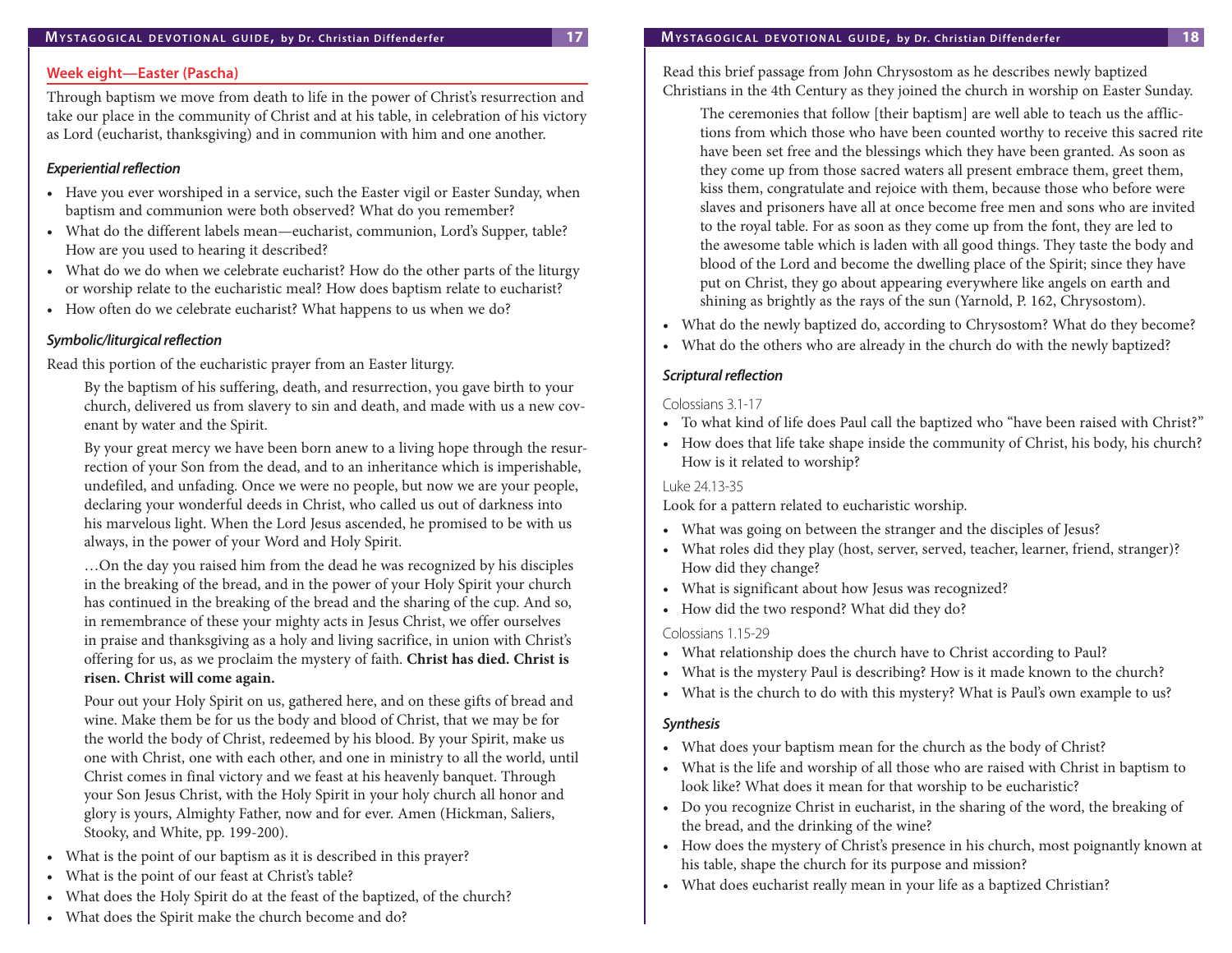# **Week nine—second Easter (the octave)**

Eucharist, the meal of thanksgiving, is at once a celebration of the resurrection, participation in the sacrifice of Christ on the cross, and the feast of unity in the body of Christ in which the church, together with the living Christ, is made one.

# *Experiential reflection*

Find a copy of the service or liturgy in which you last celebrated eucharist or participated in communion or the Lord's Supper.

- • What did you say and do as you participated?
- • What images are present in the prayers and words that were spoken, the songs that were sung (thanksgiving, confession, unity, celebration, mourning, sacrifice, salvation, remembrance…)?
- What did you think and feel as you participated? What was your focus—yourself, God, others who celebrated with you?

# *Symbolic/liturgical reflection*

Make a list of the symbols and actions from worship when eucharist is celebrated (children can draw them). Some possible symbols/symbolic actions to consider: bread; wine; one cup, one loaf; lit candles; table; stole; offering; scriptures read; sermon; holding cup; breaking bread; water poured into the wine; confession; sanctus; anaphora; epiclesis; Agnus Dei; mystery of faith; bowing; sign of the cross; eating; drinking.

- What kinds of symbols are being used? What do they mean?
- What kinds of movements/actions take place, what to they mean?
- • What about the vestments of the priest, the vessels, the arrangement of the sanctuary—do they tell us anything? Do they communicate anything to God?

Read this excerpt from Theodore of Mopsuestia's description of the eucharistic preparation (the *Sursum Corda*) and the presence and blessing of the Holy Spirit (the *Epiclesis*). Underline the portions that highlight thanksgiving and circle those that mention the unity of the church.

After the blessing the bishop prepares the people for what is to come with the words: *'*'*Lift up your hearts.'* …The people reply: *'To you, O Lord,'* thus professing their willingness to comply. When the bishop has duly prepared the congregation's minds and hearts in this way, he says: *'Let us give thanks to the Lord.'* We owe our thanks to God, the source of all these favours, especially for these things which were done for us and which we are about to commemorate in the liturgy.

…Then, when we are all standing in silence and profound awe, the bishop proceeds to offer up the offering and immolate the sacrifice on behalf of the community. He is filled with awe, both for himself and for us because the Lord suffered death for us all, a death which will be commemorated in this sacrifice. At this moment the bishop is the tongue of all the Church, and in the liturgy he speaks the appropriate words, words of praise of God, acknowledging that all praise and glory is due to God, and that it is right for us all to pay him adoration and worship, especially by his memorial of the grace which has been given to us and which is beyond the comprehension of mere creatures.

…The bishop also prays that the grace of the Holy Spirit may come upon the whole assembly. The new birth has made them grow into a single body; now they are to be firmly established in the one body by sharing the body of our Lord, and form a single unity in harmony, peace and good works. Thus we shall look upon God with a pure heart; we shall not incur punishment by communicating in the Holy Spirit when we are divided in our views, inclined to arguments, quarrels, envy and jealousy, and contemptuous of virtue. By our harmony, peace and good works, and by the purity of heart with which our soul looks upon God, we shall show that we are awaiting to receive the Holy Spirit. In this way, by communion in the blessed mysteries, we shall be united among ourselves to be, and through whom we 'become partakers of the divine nature' [2 Peter 1.4] (Yarnold, pp. 228-229, 234, Theodore).

- • For what does the church offer thanksgiving and praise in its eucharistic celebration?
- • To what does Theodore attribute the unity of the church?
- What relationship do thanksgiving and unity have with the celebration and communion that are a part of eucharist?

# *Scriptural reflection*

# Acts 20.7-12; Acts 27.27-38

- • Consider the New Testament "code" for eucharist: "breaking of bread." In what context is it done in these passages?
- Is thanksgiving and gladness associated with the breaking of bread?

# 1 Corinthians 10.1-33 (Exodus 12.1-28, 16.1-17.7)

- • What is really at stake in these warnings from Paul about eucharist in the church?
- • What does Paul's focus on unity with Christ and one another say about why and how we celebrate eucharist?

## 1 Corinthians 11.17-34

- • What does Paul say about the Eucharist in this passages?
- What seems to be the focus of participating in communion?
- • Consider the language about divisions, factions, and discerning the body. What does our unity in this special act of worship say to those who witness it?

- What conclusions have you drawn from the scriptures and reflection on the eucharistic celebration about its importance for the church?
- Reflect for a moment on what you know about the many factions within the Christian church today (Catholic, Orthodox, Anglican, Lutheran, Baptist, and many, many more)—how do you view those divisions in light of the unity in the body of Christ emphasized by Paul as he described eucharist?
- • What does it mean to discern the body in the presence of the Holy Spirit in communion, the central action in the eucharistic celebration?
- For what should the church be offering thanksgiving in this sacramental action?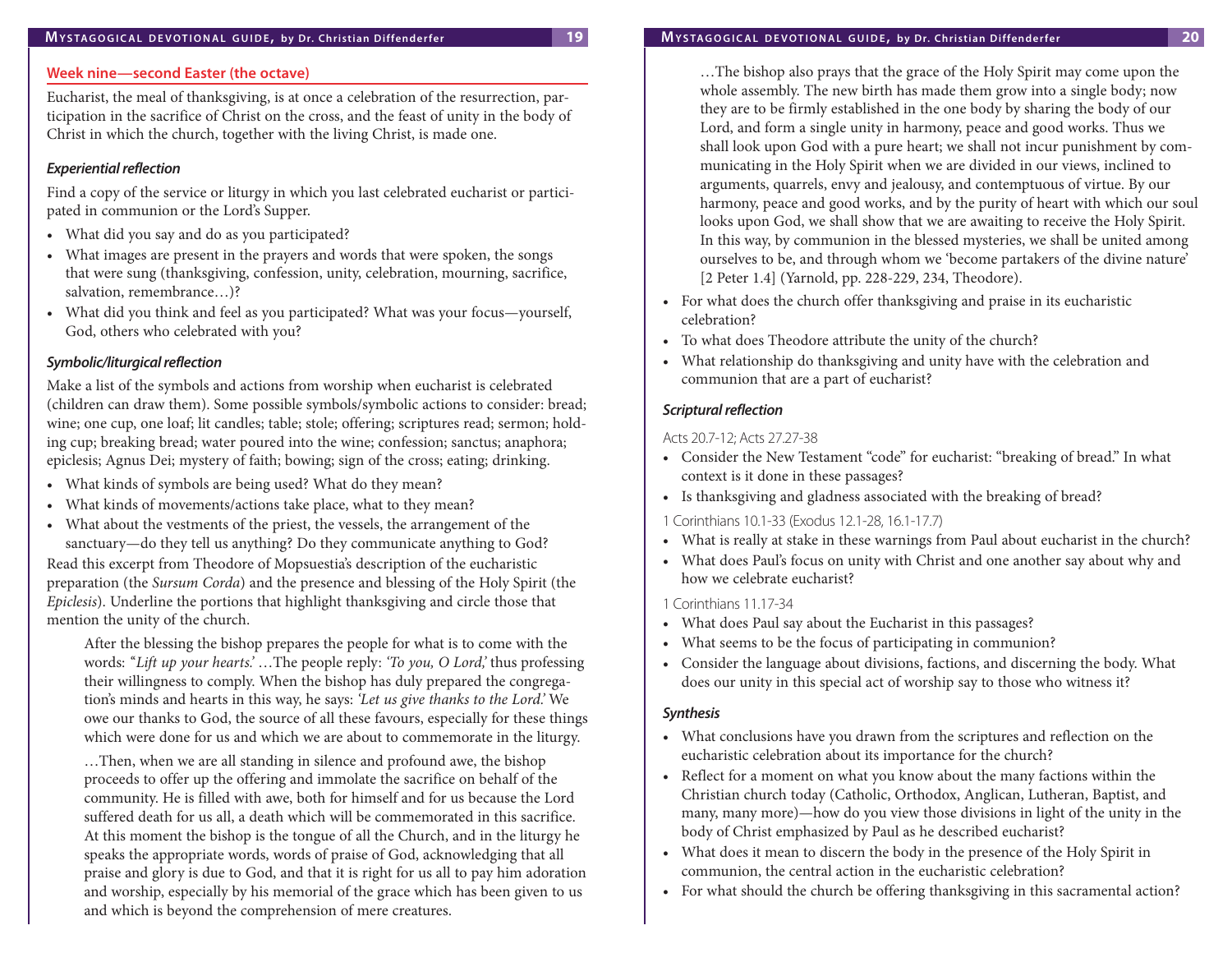## **Week ten—third Easter**

In the abundance of his grace and mercy, Christ offers himself in the feast at his table, blessing and multiplying the benefits of the gifts given for the nourishment of his people, and through the sacrifice of our gift of ourselves, purifying his church for fellowship with God and the work of his kingdom.

#### *Experiential reflection*

- Where do you look for the abundance of Christ? Where have you found it? Where have failed to find it?
- Have you made significant sacrifices for God without concern for what you receive in return? How has he prepared you to make them? Has he blessed you anyway?
- • Do you associate blessing and abundance with Christ and his own sacrifice that we remember at his table?

#### *Symbolic/liturgical reflection*

Read this litany of preparation from the eucharistic prayer used at the 1982 gathering of the World Council of Churches. List the ways the symbols of the bread and wine are expected to become the abundant gifts of Christ and his kingdom. What is our participation in this feast to prepare us to be and do?

Blessed are you, Lord God of the universe, you are the giver of this bread, fruit of the earth and of human labor, let it become the bread of life. **Blessed be God, now and for ever!**

Blessed are you, Lord God of the universe, you are the giver of this wine, fruit of the vine and of human labor, let it become the wine of the eternal Kingdom. **Blessed be God, now and for ever!**

As the grain once scattered in the fields and the grapes once dispersed on the hillside are now reunited on this table in bread and wine, so, Lord, may your whole Church soon be gathered together from the corners of the earth into your Kingdom. **Maranatha! Come Lord Jesus!**

…O Lord our God, we give you thanks for uniting us by baptism in the body of Christ and for filling us with joy in the Eucharist. Lead us towards the full visible unity of your church and help us to treasure all the signs of reconciliation you have granted us. Now that we have tasted of the banquet you have prepared for us in the world to come, may we all one day share together the inheritance of the saints in the life of your heavenly city, through Jesus Christ, your Son, our Lord, who lives and reigns with you in the unity of the Holy Spirit, ever one God, world without end. **Amen.** (Webber, pp. 254, 256)

Read this selection from the mystagogical sermons of Ambrose, bishop of Milan. Notice the connection between the abundant blessing of God in the psalm and the church's eucharistic worship. What does it do for those who join him in the feast?

How often have you listened to the [Twenty-third] Psalm without understanding it? See how fittingly it is applied to the heavenly sacraments. 'The Lord feeds me. I want for nothing. He has led me to a place of refreshment. He has brought me to the waters which refresh me, he has revived my spirit. He has led me by the

paths of justice, for his name's sake. Though I should walk in the midst of death's shadow, I shall fear no evil, because you are with me. Your rod and staff have comforted me' [Psalm 23.1-4, LXX]. The rod is his sovereign right, the staff his suffering; Christ's everlasting godhead, but his bodily suffering as well. With the one he created, with the other he redeemed. 'You have prepared a meal for me, in the sight of those who afflict me. You have anointed my head with perfume. And your cup which inebriates, how glorious it is' [Psalm 23. 5, LXX].

You have come to the altar, you have received the grace of Christ, you have taken the heavenly sacraments. The Church rejoices in the redemption of so many, and is exultant with spiritual gladness when she sees at her side his family clothed in white. You can find this in the Song of Songs. With joy she invites Christ, because she has prepared a banquet which seems fit for a heavenly feast. So she says, 'Let my brother come down into his garden and pluck the fruit from his trees' [Song of Songs 4.16, LXX]. What are those fruit trees? You are the tree which, in Adam, lost its sap; but now, through the grace of Christ, you have come to fruitfulness like orchard trees.

The Lord Jesus has willingly accepted the invitation, and in his heavenly graciousness has answered the Church: 'I have come down into my garden: I have gathered a vintage of myrrh with my perfumes. I have eaten honey with my bread, and I have drunk wine with my milk. Eat brothers,' he says, 'and drink deep' [Song of Songs 5.1, LXX]. (Yarnold, pp. 143-144, Ambrose)

#### *Scriptural reflection*

## John 2.1-11 (Num. 8.5-13; Joel 2.23-24)

- Why was Jesus reluctant to do what his mother requested? Why did he give in?
- • What did it mean for him to use water and the jars of purification? What did it mean for him to provide the best wine, better than anything previously served?
- What did this miracle of provision at the beginning of Jesus' ministry say about who he was and what he came to do? What does it have to do with eucharist?

John 6.1-14 (2 Kings 4.38-44; Psalm 23), then read the rest of John 6 (15-71)

- What were the people looking for when they followed Jesus? What were they given?
- How did Jesus deal with the crowd who came looking for more from him?
- With what did he connect the feeding of the crowd? Why was it offensive for many to hear? What was their reaction? Why did Peter and a few others remain?
- • What did Jesus' provision to the crowd have to do with eucharist, the feast of the church and the kingdom? What does it mean for him to be the bread of life?

- Where should we be looking for the abundance of Christ? Will everyone be receptive to it? What does it mean for those who are receptive?
- What should you be prepared to do to become a part of the abundance he provides in his grace and mercy to those who seek him?
- • What does it mean for the church to approach eucharist as a feast on the abundance of Christ and to become itself the abundance of Christ for the world?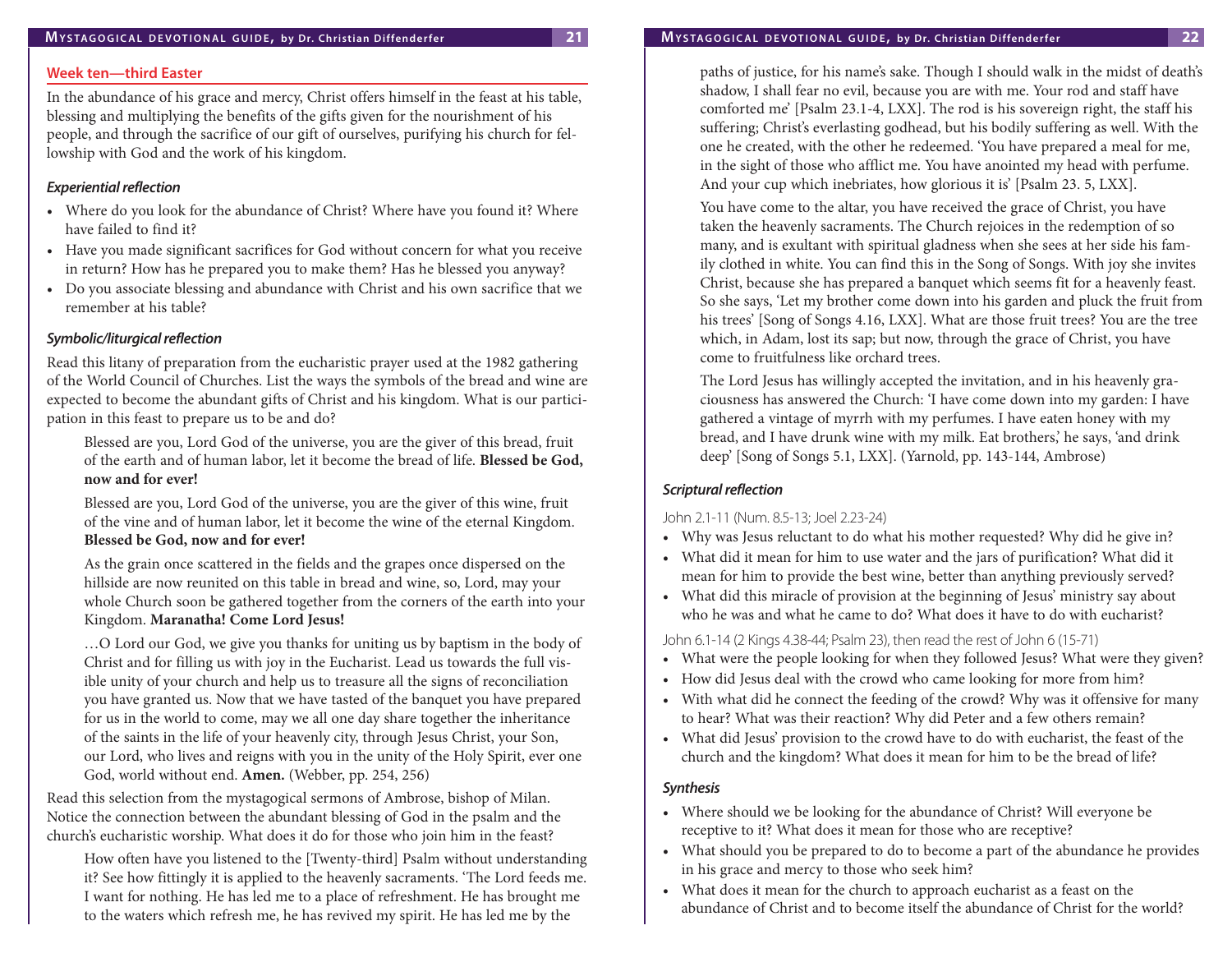# **Week eleven—fourth Easter**

Eucharist is a feast of God's presence with his people in which we share in the abundance he has provided which we have made into bread and wine. It is the feast of the Lamb, a foretaste of the new creation and the kingdom fulfilled at which we will feast at the wedding banquet of Christ.

### *Experiential reflection*

- • Have you, in your experience of eucharist, understood it as participation in worship that is also happening even now at the throne of Christ? What parts of the liturgy reinforce that idea?
- Do you associate the bread and wine with gifts, made of human labor with the fruit of the earth that God provides (grain, grapes)? What happens to those gifts? How do they feed the people of God beyond the simple portions (a bite and a sip) that are ingested?
- What kinds of things are done with the bread and wine that emphasize them as gifts and as food at a banquet or feast?

## *Symbolic/liturgical reflection*

Read this portion of a eucharistic prayer from the Church of England.

Send your Spirit on us now that by these gifts we may feed on Christ with opened eyes and hearts on fire. May we and all who share this food offer ourselves to live for you and be welcomed at your feast in heaven where all creation worships you, Father, Son and Holy Spirit:

## **Blessing and honour and glory and power be yours for ever and ever. Amen.**

(New Patterns of Worship, Eucharistic Prayer D, p. 195)

• Is the welcome at the feast to which it refers something anticipated now or for the future?

Notice this very forward-looking series of eucharistic prayers from the Teaching of the Twelve Apostles (the Didache) that recent scholarship dates to the middle of the first century (about the same time the gospels in the New Testament were written).

(And) concerning the eucharist, eucharistize thus:

First, concerning the cup: We give you thanks, our Father, for the holy vine of your servant David which you have revealed to us through your servant Jesus. To you [is] the glory forever.

And concerning the broken [loaf]:We give you thanks our Father, for the life and knowledge which you have revealed to us through your servant Jesus. To you [is] the glory forever. Just as this broken [loaf] was scattered over the hills [as grain], and, having been gathered together, became one; in like fashion, may your church be gathered together from the ends of the earth into your kingdom. Because yours is the glory and the power through Jesus Christ forever.

…And after being filled [by the meal], eucharistize thus:

We give you thanks, holy Father, for your holy name, which you tabernacle in our hearts, and for the knowledge and faith and immortality which you have

revealed to us through your servant Jesus. To you [is] the glory forever.

You, almighty Master, created all things for the sake of your name, both food and drink you have given to people for enjoyment in order that they might give you thanks; to us, on the other hand, you have graciously bestowed Spirit-sent food and drink for life forever through your servant [Jesus].

Before all [these] things we give you thanks because you are powerful [on our behalf]. To you [is]the glory forever.

Remember, Lord, your church, to save [her] from every evil and to perfect [her] in your love and to gather [her] together from the four winds [as] the sanctified into your kingdom which you have prepared for her, because yours is the power and the glory forever.

Come, grace [of the kingdom]! and pass away, [oh] this world! Hosanna to the God of David! If anyone is holy, come! If anyone is not, convert! Come Lord [maran atha]! Amen! (Didache 9.1-4; 10.1-6, Milavec, p. 23, 25)

- How does it describe the kingdom of God?
- How about the food and drink—where does it come from, and for how long?
- What is the hope and destiny of the church that is celebrating the meal?

## *Scriptural reflection*

Luke 14.1-24; Luke 15.11-32; Matthew 22.1-4

- • What is it that characterizes both the banquets and the guests both invited and honored in these parables?
- What is true about those who do not celebrate these 'parties' of the kingdom?

Rev. 19. 6-10; Is. 25.6-10a, 55.1-5 (Amos 9.11-15)

- • How is eucharist related to the marriage supper of the Lamb?
- What kind of images are we given about the banquet of the Lord?
- How do these images relate to the way the church celebrates eucharist even now?
- • Who is present in the celebration, both now and then, in the fullness of the kingdom and the new creation?

- How do we understand the eucharistic meal of the church even today in light of the feast in which it participates and anticipates?
	- Who is invited to the feast of the kingdom, now and in the new creation?
	- Why the celebration? What is being celebrated? Who is being celebrated?
	- What is being served to those who are invited? What is the quality of the meal? Is it enough to fill and to satisfy?
- What does the feast of the kingdom mean for the world?
- What does the feast of the kingdom mean for the church?
- • What does the feast for the kingdom mean for you?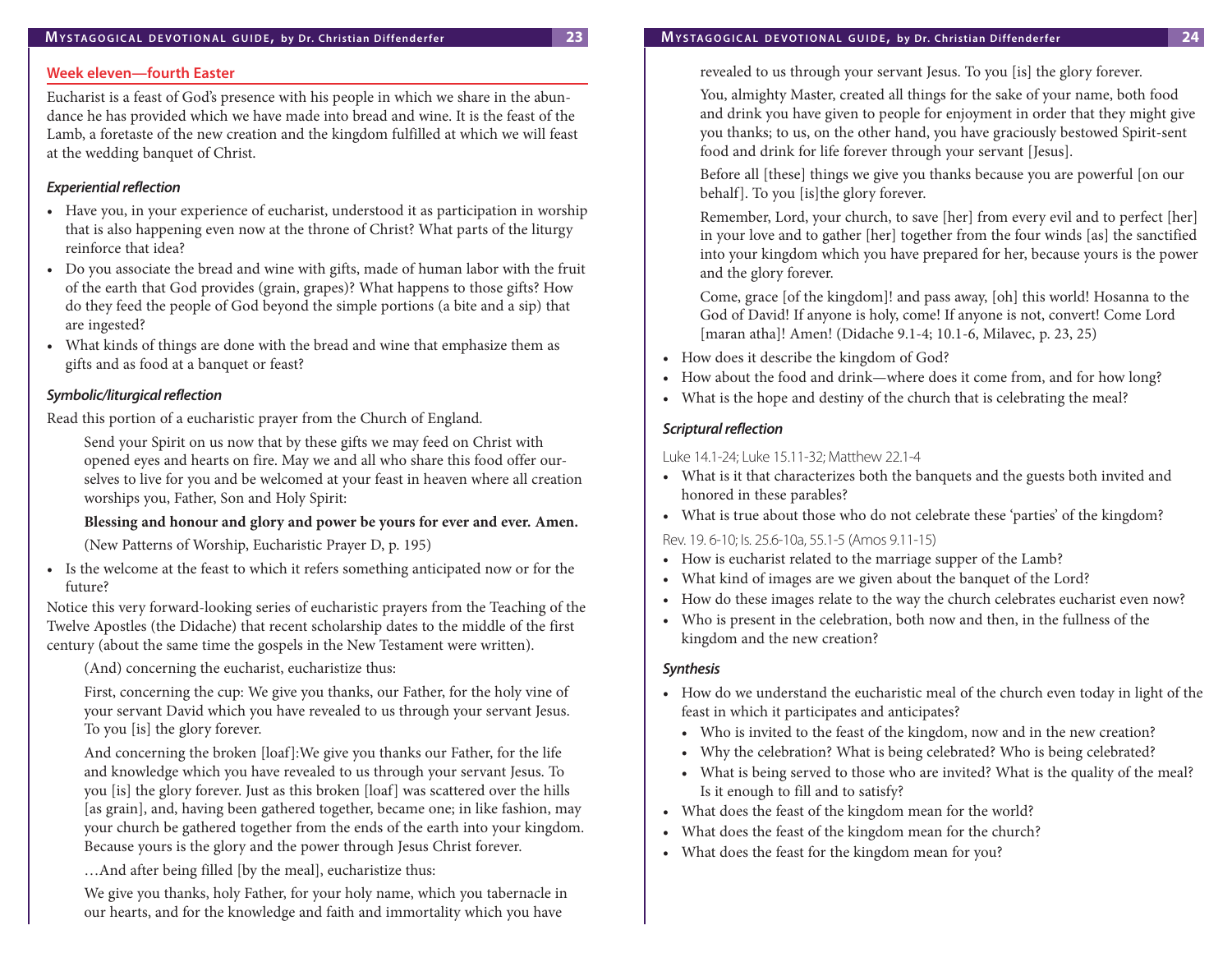## **Week twelve—fifth Easter**

Like the last supper of Christ with his disciples, eucharist is our entry into the redemptive reality and mission of Christ in the world and into the new life lived in and through the presence of his Holy Spirit, a daily victory of Christ's resurrection and recreation moving toward the ultimate reality of the kingdom of God.

## *Experiential reflection*

- Have your experiences with eucharist impacted you in some way? How?
- Have you been aware of God's presence? How?
- If so, how did he change you? In what ways have you left trying to be different than when you came? For what purpose did he change you?

## *Symbolic/liturgical reflection*

Read this description of the change in us as we partake of the bread and wine by Theodore of Mopsuestia.

All alike have the right to communicate; but a person receives more, if by living in love, faith and virtue he shows himself to be worthy of receiving—insofar as one can do so, for clearly no one can be truly worthy. For how could a mortal man, subject to corruption and sin, show himself to be worthy of receiving this body which has become immortal and incorruptible, and now in heaven at God's right hand is universally honoured as Lord and King? But we place our confidence in our Lord's mercy, who gave us these gifts. We come forward with all the fervour and attention we can muster, in order to do so as worthily as human nature permits. With these hopes we all approach Christ our Lord. He gave us a new birth in holy baptism and made us his own body, his own flesh, his offspring—'Here am I, and the children God has given me' [Hebrews 2.13 quoting Isaiah 8.18 LXX]—and with a love like that of a natural mother he devised a way to feed us with his own body. To use other symbols, he set the bread and the chalice before us, and they are his body and blood, by which we eat the food of immortality while the grace of the Holy Spirit flows down on us, feeding us and so making us immortal and imperishable in hope; by means of them, in a way that is beyond description, he leads us to share in the blessings that are to come, when we are fed by the grace of the Holy Spirit in simple fact, without sacraments and signs, and so become by nature completely free from death, corruption, and change. (Yarnold, 240-241, Theodore)

- What is the change that is made in us as we are fed by Christ?
- Who affects this change, and who are we becoming like?

Examine the following prayer and dismissal from a eucharistic liturgy for Epiphany.

Now you have given yourself to us, Lord. **Now we give ourselves for others.** Your love has made us a new people; **As a people of love we will serve you with joy.**

Your glory has filled our hearts. **Help us to glorify you in all things. Amen.**

Now may our Lord Jesus Christ himself, and God our Father who loves us and gives everlasting hope through grace, comfort your hearts and establish them in every good work and word; and the blessing of God almighty, the Father, the Son, and the Holy Spirit, be among you and remain with you always. **Amen.**

Go in peace to love and serve the Lord. **Amen! Thanks be to God!**

(Hickman, Saliers, Stooky, and White, pp. 88-89)

- In what ways does it describe the transformation we undergo as we meet Christ and feast with him at his table?
- • What are we supposed to become as a result of our communion with Christ? What are we supposed to do?

### *Scriptural reflection*

## Luke 22.7-30

- What was the last Passover meal for Christ as he celebrated with his disciples? What did it prepare him to do?
- What did it mean for his disciples? What was he preparing them to do?

## Mark 14.12-25; Matt. 26.17-30 (Exodus 12.1-20)

- What strikes you about these accounts of the last supper from Mark and Matthew? How are they similar or different?
- • What does this language of covenant and blood mean? What about the reference to drinking in the kingdom of God?
- • What do the things Christ said and did with his disciples at the Passover meal tell us about the mission for which he was preparing himself and them?

#### John 13.1-30 (Is. 42.1-9)

- • Why would John include this story of footwashing in place of the last supper?
- What themes are similar to those we associate with Eucharist?
- What does it imply about our relationship with Christ, with others in the church, with the world?

## *Synthesis*

- • What does it mean to be united with Christ?
- • What was his mission? How did he accomplish it?
- What is his mission now? How is he accomplishing it?
- What does it mean for us to be his body? What role do we have to play in his mission?

• How does the eucharist make us his body? How does it prepare us for our role? Think about what it means to be united with Christ—in his suffering, in his death, in his resurrection, in his victory and lordship. What does it mean for us, as his church, to be his body, his presence in the world? What can and should we bring from his table to the world?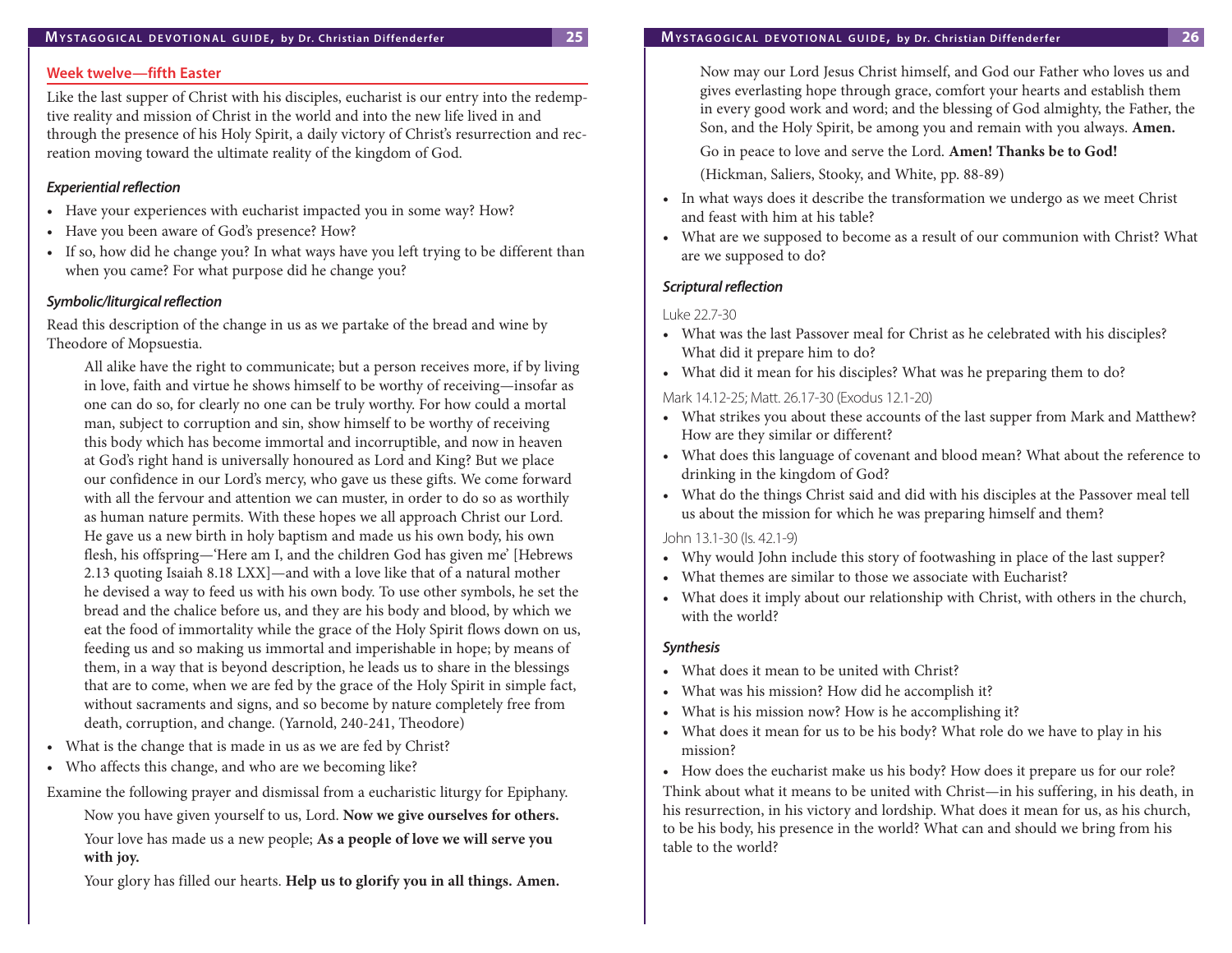## **Week thirteen—sixth Easter**

At the heart of eucharist is our communion with Christ in which we enter fully into his life, his passion, his death, his resurrection, his promise, and his own communion with the Father in the Spirit, as his beloved disciples and friends, a people shaped by his love for us and our love for one another.

#### *Experiential reflection*

- Make a list of your closest friends, those for whom you would give or do anything.
	- Does your list include other members of the body of Christ? If not, why not?
	- Why would you do anything for the people on your list? On what basis would you make sacrifices for them? Are there limits to what you would give or do?
- Do you have a sense of union with Christ, with the Father, and the Spirit in eucharist?
- • How does your unity with Christ extend to unity with those who share with you at his table, who with you hear his word and listen to his voice?
- Does your unity with and in Christ change you in any way? Does it prepare you for the self-giving life of friendship in Christ?

#### *Symbolic/liturgical reflection*

Consider these reflections from two modern mystagogues, Henry Nouwen and Alexander Schmemann. Circle or make a list of significant words, especially those that stand out to you. Write a brief statement for each about what they mean for you and others who gather in the presence of Christ at his table.

In the Eucharist, Jesus gives all. The bread is not simply a sign of his desire to become our food; the cup is not just a sign of his willingness to be our drink. Bread and wine *become* his body and blood in the giving. The bread, indeed, is his body given for us; the wine his blood poured out for us. As God becomes fully present for us in Jesus, so Jesus is fully present to us in the bread and the wine of the Eucharist. …God does not hold back; God gives all. That is the mystery of the Incarnation. That too is the mystery of the Eucharist. Incarnation and Eucharist are the two expressions of the immense, self-giving love of God. And so the sacrifice of the cross and the sacrifice at the table are one sacrifice, one complete, divine self-giving that reaches out to all humanity in time and space.

The word that best expresses this mystery of God's total self-giving love is "communion." It is the word that contains the truth that, in and through Jesus, God wants, not only to teach us, instruct us, inspire us, but to become one with us. God desires to be fully united with us so that all of God and all of us can be bound together in a lasting love. (Nouwen, *With Burning Hearts: A Meditation on the Eucharistic Life,* pp. 84-86)

The Cherubim Hymn, the censing of the Altar and congregation, and the transfer of the eucharistic elements to the Altar (Great Entrance) constitute the first essential "movement" of the Eucharist: the *Offertory,* which is the sacrificial act of the Church offering to God the oblation of our lives. We speak very often of the sacrifice of Christ, but so easily forget that the sacrifice of Christ requests

and implies our own sacrifice, or rather our "uniting ourselves" to the sacrifice of Christ, for we are His Body and the partakers of His Life. A sacrifice is the natural movement of love, which is the gift of oneself, a self-denial for the sake of the Other. When I love somebody my life is *in* him whom I love, I give him my life—freely, willingly, joyfully—and this "giving away" becomes the very meaning of my life.

The mystery of the Holy Trinity is the mystery of the perfect and absolute sacrifice because it is the mystery of Absolute Love. God is Trinity because God is Love. The whole of the Father's Essence is eternally "given away" to the Son, and the whole of the Son's Life is in having the Essence of the Father as His Own, to exist as the Perfect Image of the Father; and, finally, this mutual sacrifice of perfect love, the eternal Gift of the Father to the Son, is the very Spirit of God—Spirit of Life, of Love, of Perfection, of Beauty, of the whole inexhaustible depth of Divine Essence. The mystery of the Trinity is essential for the proper understanding of the Eucharist, and first of all, of its sacrificial character. God so *loved* the world that He gave (sacrificed) His Son to us, to bring us back to Himself. The Son of God so *loved* His Father that He gave Himself to Him. His whole life was a perfect, an absolute sacrificial movement. He performed it as God-Man, not only in His Divinity, but also in his Humanity, which He assumed our of Divine Love for us. In Himself He thus restored human life to perfection, as a *sacrifice of love to God,* a sacrifice not of fear, not of any kind of "interest," but of love and love alone. And finally, this perfect life as love, and therefore as sacrifice, He gave to all who accept Him and believe in Him, restoring in them the initial relationship with God. The life of the Church, being His life in us and our life in Him, thus is necessarily a *sacrificial life,* and eternal movement of love towards God. The essential attitude and the essential act of the Church, which is the new Humanity restored by Christ, is, therefore, the *Eucharist,* the act of Love, Thanksgiving and Sacrifice. (Schmemann, *Liturgy and Life,* pp. 49-50)

# *Scriptural reflection*

John 14–John 17 (as if Jesus is talking to you, after you've shared bread and wine with him)

- • What is Jesus trying to offer the disciples in these words following his last meal with them? What themes keep showing up?
- Do the action words you found above also appear in this conversation and prayer?
- • What is he preparing his disciples (and us) for? What does Jesus say about the fact that we are one with him and the Father (what will happen to us)?
- Write down John 17.22-23. How should this prayer be understood in light of the fact that Jesus prays it in the garden the night before his death on the cross?

- How does eucharist make us one, in communion with God and one another?
- • What is the purpose of our unity with Christ and one another? How is it shown in our actions, in our lives?
- • How can you abide in Christ and live a self-giving life of love for him, others, and the world? What will give you the grace and strength to do so?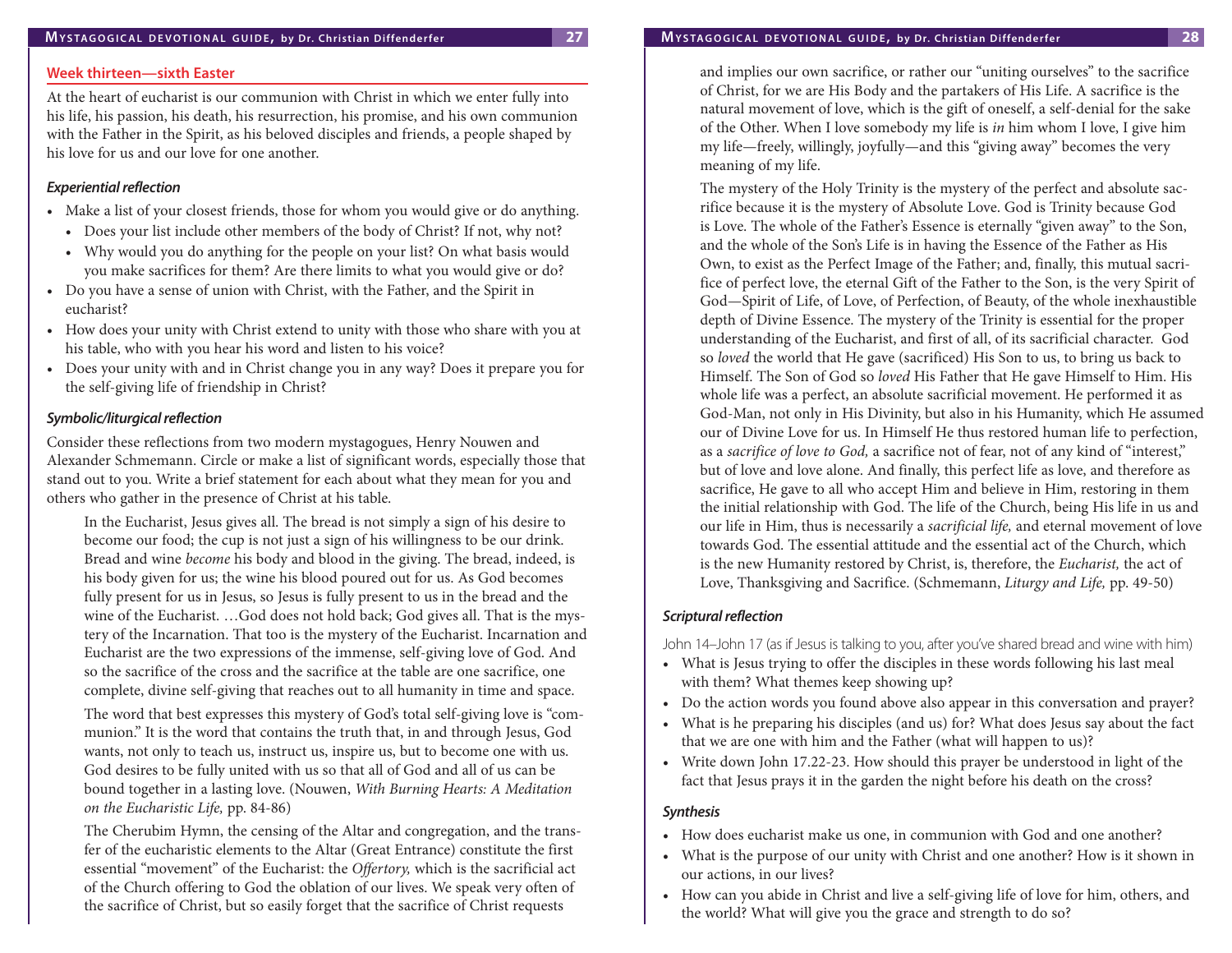## **Week fourteen—seventh Easter**

Our communion with Christ in celebration of eucharist transforms, nourishes, and empowers us. It draws us into Christ's own death and resurrection and makes us his body, redeemed by his blood to be the very presence of his kingdom in the world. But eucharist also asks something of us, and as the heart of the church, it is also the heart of the question of our response to God, and our willingness to give all that we are to be all that he desires.

# *Experiential reflection*

- • What does it mean to abide in Christ, to be made like him? How is that happening in eucharist?
- In worship at Christ's table, what makes you remember Christ's self-giving? What does it mean for you? What does it ask of you?
- Have you ever considered eucharist as something that makes demand of you? Are those demands too much?

# *Symbolic/liturgical reflection*

Consider this glimpse from Paul into the worship of the New Testament church.

For I received from the Lord what I also handed on to you, that the Lord Jesus on the night when he was betrayed took a loaf of bread, and when he had given thanks, he broke it and said, "This is my body that is for you. Do this in remembrance of me." In the same way he took the cup also, after supper, saying, "This cup is the new covenant in my blood. Do this, as often as you drink it, in remembrance of me." For as often as you eat this bread and drink the cup, you proclaim the LORD's death until he comes. (1 Corinthians 11.23-26, NRSV)

- • Even with all that surrounds this simple, direct statement about the nature of eucharist, what does this central statement that we repeat at the center of eucharist, ask us to do—what does it mean to "do this in remembrance of me?"
- • What does it mean for the cup to be a new covenant in blood? What does covenant require of us? With whom are we making covenant?
- • What does it mean to proclaim the Lord's death until he comes? How do we do that by eating bread and drinking wine? To whom are we proclaiming his death? Why? Notice how Cyril of Jerusalem works with Paul's eucharistic description.

This teaching of the blessed Paul is in itself sufficient to assure you fully on the divine mysteries, through being accounted worthy of which you are now 'of the same body' and blood of Christ [1 Cor. 11.23ff]. …Since, then, Christ himself clearly described the bread to us in the words, 'This is my body,' who will dare henceforward dispute it? And since he has emphatically said, 'This is my blood,' who will waver in the slightest and say it is not his blood?

By his own power on a previous occasion he turned the water into wine at Cana in Galilee; so it is surely credible that he has changed wine into blood. If he performed that wonderful miracle just because he had been invited to a human marriage, we shall certainly be much more willing to admit that he has conferred on the wedding-guests the savouring of his body and blood.

#### MYSTAGOGICAL DEVOTIONAL GUIDE, by Dr. Christian Diffenderfer 29 MYSTAGOGICAL DEVOTIONAL GUIDE, by Dr. Christian Diffenderfer

So let us partake with the fullest confidence that is it the body and blood of Christ. For his body has been bestowed on you in the form of bread, and his blood in the form of wine, so that by partaking of Christ's body and blood you may share with him the same body and blood. This is how we become the bearers of Christ, since his body and blood spreads throughout our limbs; this is how, in the blessed Peter's words, 'we become partakers in the divine nature.'

Christ once said in conversation with the Jews: 'Unless you eat my flesh and drink my blood, you have no life in you' [John 6.53]. They were scandalised because they did not interpret his words spiritually; they retreated from his presence, thinking he was exhorting them to cannibalism.

…Do not, then, regard the bread and wine as nothing but bread and wine, for they are the body and blood of Christ as the Master himself has proclaimed. Though your senses suggest this to you, let faith reassure you. (Yarnold, 86-87, Cyril)

• What does it mean that are "now 'of the same body' and blood of Christ" and that we are "partakers in the divine nature?" What demands does this make of us?

# *Scriptural reflection*

## John 6.22-71 (Ps. 22)

- Why are these words difficult to hear (for the Jews and for the disciples)?
- • What did everyone just witness before Jesus made these comments?
- How does Jesus relate the abundance of the loaves and fish with manna and then to his body and blood?
- What does he say about his relationship to those who eat his flesh and drink his blood? Why does he give of himself this way?
- • How do the people react (the Jews and the disciples)? Why do a few remain?

# Mark 10.32-44

- • As we return to this passage that we examined in our reflections on baptism, what do you think it means to drink the cup that Jesus drank?
- • What does Jesus mean when he tells his disciples that they will, indeed, drink it?
- What will characterize their lives as they do? For whom will they give themselves as Christ gave himself?

- What does Christ give us when we eat his flesh and drink his blood at his table?
- What does Christ ask of us when we eat his flesh and drink his blood at his table?
- Consider the way Christ gave himself for us, body and blood, a servant of all and a ransom for many—his selflessness, his compassion, his love of life, and his unwavering commitment to the Father and the kingdom. What does it mean to drink the cup he drank?
- • Consider the resurrection, the new body and the scars that remained, reminders of his sacrifice and of his promise. What does it mean to drink the cup he drank?
- Consider this world, its alienation from God the Father, the needs of the lost and the oppressed, the many things other than Christ to whom people turn. What does it mean to drink the cup he drank?